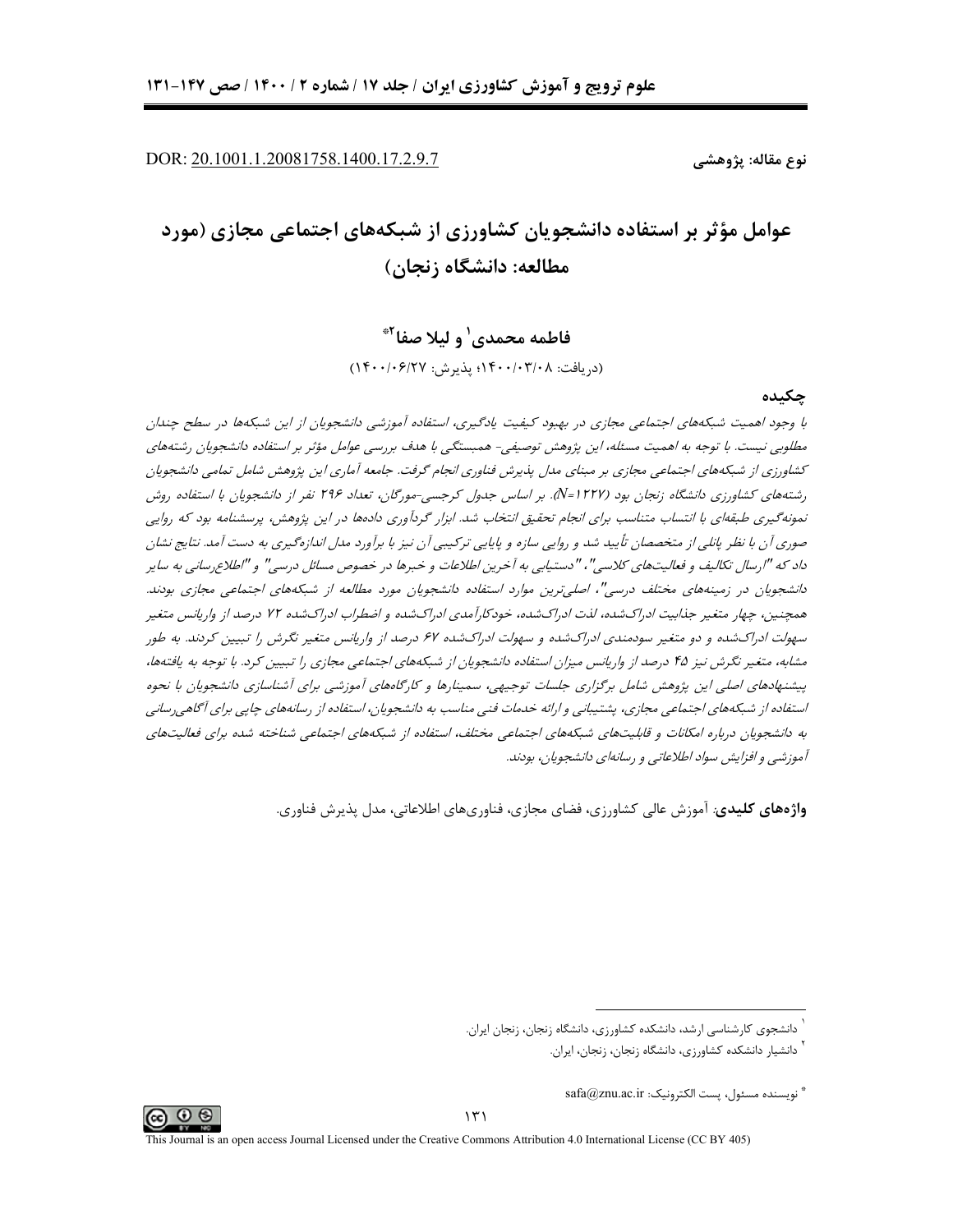در سالهای اخیر، فناوریهای اطلاعاتی و ارتباطی فرصتهای فوق|لعادهای را برای نوآوری در حوزههای مختلف از جمله آموزش فراهم کردهاند که این موضوع منجر به شکلگیری رقابت شدید و فزایندهای در راستای کسب و بهبود مهارتهای ضروری متناسب با نیازهای جامعه مدرن شده است (Hasan et al., 2019; Berestova et al., 2021). در این بین، پیشرفتهای پرشتاب فناورانه در زمینههایی همچون رسانههای اجتماعی، محاسبات ابری، هوش مصنوعی، واقعیت مجازی و رسانههای دیجیتال، بسیاری از مؤسسات و مراکز آموزشی را بر آن داشته است تا شروع به کاوش برای ابزارهای دیجیتال مختلف و ادغام آنها در فرایندهای آموزشی کنند (Al Hashimi et al., 2019). یکی از این ابزارهای کاربردی، شبکههای اجتماعی مجازی است که به منبعی قدرتمند برای برقراری ارتباط، بهبود همکاری و تسهیل فرایندهای یادگیری تبدیل شده است (Kasperski & Blau, 2020). معرفی و استفاده از شبکههای اجتماعی مجازی میتواند فرصتهای بیشماری را برای یادگیری آیندهنگر برحسب دسترسی به محتوای دورهها و تعامل با همتایان و متخصصان در اختیار دانشجویان قرار دهد. این نوآوریهای فناوارنه در حال شکل دادن فرهنگ یادگیری جدیدی بر اساس اصول کاوش و تعامل گروهی هستند و در عین حال محرک نیرومندی برای فعالیتهای یادگیری از نظر باز بودن، قابلیت تعامل و کاربرپسند بودن به شمار میآیند (Ansari & Khan, 2020). نتایج پژوهشهای پرشمار حاکی از آن است که ادغام شبکههای اجتماعی مجازی در آموزش عالی زمینه را برای تفکر انتقادی، تسهیم دانش و تجارب، بارش فکری، بحث و مناظره بین دانشجویان با Al-Rawi, 2019; Zubkova et al., 2019; Khoynaroud et al., 2020; Luo & Chea, 2020; ) يكديگر و با آموزشگر فراهم مى كند ( .Al-Rawi, 2019 Issa et al., 2021). همچنین، استقلال در یادگیری، بهبود مهارتهای ارتباطی، تقویت فعالیتهای یادگیری و خلاقیت کلاسی، بالا رفتن قدرت حل مسئله، توسعه گفتگوها و تبادل برنامههای درسی و در نهایت، بهبود عملکرد و پیشرفت تحصیلی دانشجویان از دیگر Issa et al., 2021; Gharrah & Aljaafreh, 2021; ) مزاياى استفاده از دشته دو Issa et al., 2021; Gharrah & Aljaafreh, 2021; ) Pulgar, 2021). داشتن چنین مزایایی سبب شده است تا شبکههای اجتماعی مجازی به منزله یکی از اصلی ترین ابزارهای آموزش و یادگیری در قرن ۲۱ مورد توجه قرار گیرند (Devi et al., 2019). از طرفی، با توجه به اینکه همهگیری ناشی از کووید-۱۹ منجر به تغییر جهت سریع ّر به سوی آموزش از راه دور شده است، استفاده از این شبکهها در فعالیتهای آموزشی بیش!زییش اهمیت پیدا كرده است (Greenhow & Chapman, 2020).

با وجود اهمیت شبکههای اجتماعی مجازی به عنوان یکی از فناوریهای نوین آموزشی و پتانسیل قابل توجه آنها در بهبود کیفیت یادگیری دانشجویان، استفاده آموزشی از این شبکهها در زیرنظامهای مختلف آموزش عالی از جمله کشاورزی چندان معمول نبوده (برآبادی، ۱۳۹۹) و نتایج بررسیهای مختلف حاکی از کاربرد ضعیف این شبکهها در آموزش عالی دارد (رازقی و همکاران، ۱۳۹۹). به عبارت دیگر، از آنجایی که بسیاری از دانشجویان، شبکههای اجتماعی مجازی را ابزاری برای تفریح و سرگرمی و یا برقراری تعاملات روزانه میدانند، قابلیتهای این شبکهها به عنوان یک ابزار کمک آموزشی را غالباً نادیده گرفته یا کمتر میشناسند (میرزایی و همکاران، ۱۳۹۵). اهمیت این مسئله با در نظر گرفتن اینکه ۵۸ درصد از جمعیت بالای ۲۰ سال در کشور استفاده افراطی و اعتیادگونهای از شبکههای اجتماعی مجازی دارند، دوچندان است (Yarahmadi et al., 2020). به همین ترتیب، نتایج مطالعات مختلف درباره دانشجویان نیز حاکی از آن است که بیشتر آنها حداقل در یکی از شبکههای اجتماعی مجازی عضو هستند (موحدی و همكاران، ١٣٩٨؛ برآبادى، ١٣٩٩) و نزديك به نيمي از آنها نسبت به استفاده از اين شبكهها اعتياد دارند ( ..Rahiminia et al 2021). در واقع، امروزه دانشجویان به کاربرد فناوریهای اینترنتی کاملاً وابسته هستند (Giannikas, 2020) و استفاده از شبکههای اجتماعی مجازی بخش جداییناپذیری از زندگی آنها به شمار میآید (موسوی و همکاران، ۱۳۹۸). هرچند، همچنان که اشاره شد، استفاده دانشجویان از این شبکهها بیشتر جنبه سرگرمکننده داشته و در زمینه فعالیتهای آموزشی و درسی بسیار محدود است (رضائی و همکاران، ۱۳۹۵؛ برآبادی، ۱۳۹۹). در چنین شرایطی و با توجه به نقش ویژهای که شبکههای اجتماعی مجازی میتوانند به عنوان ابزارهای آموزشی در دوران همهگیری کووید-۱۹ ایفا کنند (Rahiminia *et al.*, 2021)، ضروری است که برنامهریزیهای مناسب در راستای استفاده بهینه دانشجویان از این شبکهها در فعالیتهای آموزشی صورت پذیرد.

ارزش و پایداری استفاده از شبکههای اجتماعی مجازی به میزان قابل توجهی به مشارکت مداوم و رفتار کاربران در استفاده شخصی از این شبکهها بستگی دارد (Chang et al., 2015). بر این اساس، بررسی و درک رفتار دانشجویان پیششرط اساسی برای استفاده از

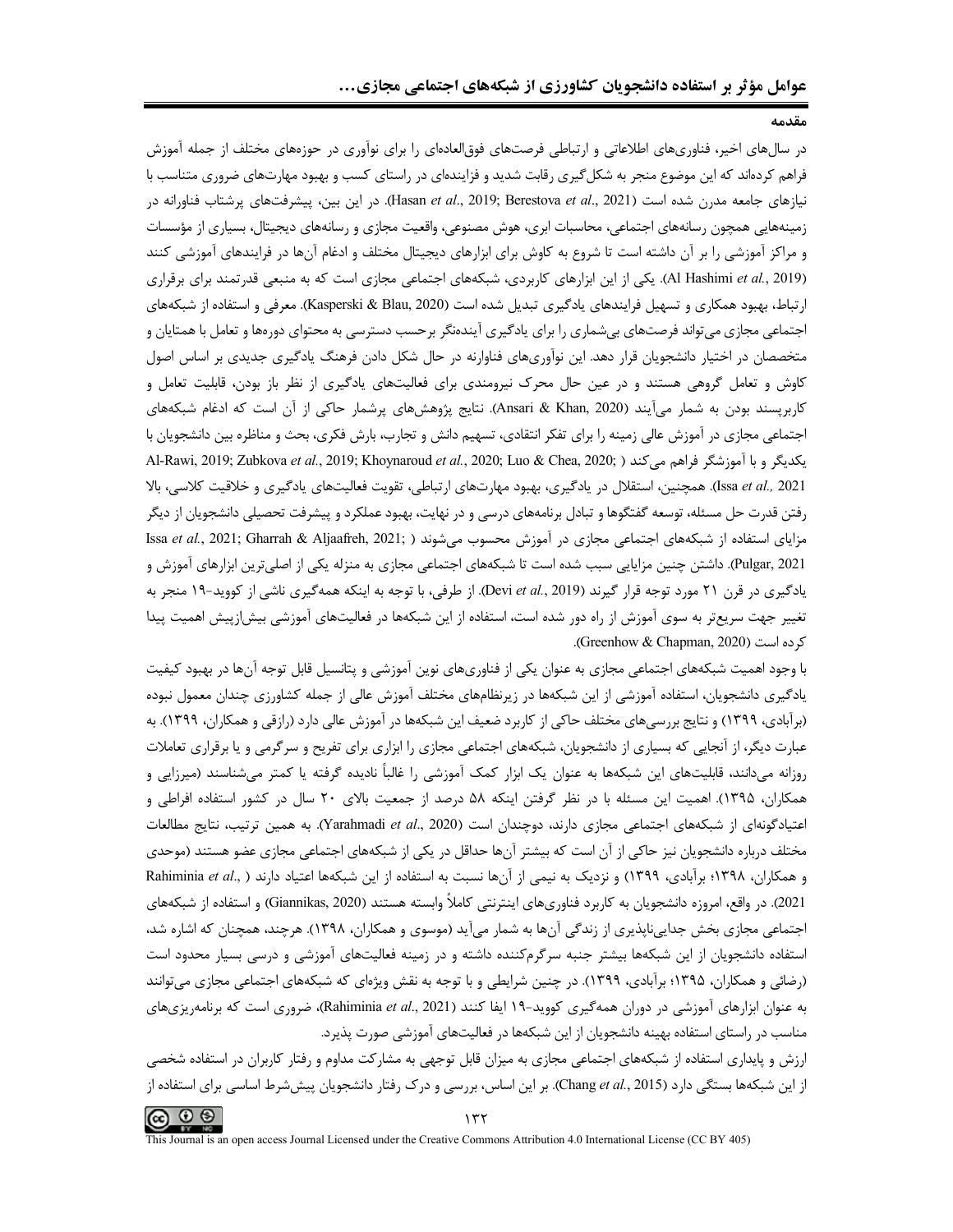### علوم ترویج و آموزش کشاورزی ایران / جلد ۱۷ / شماره ۲ / ۱۴۰۰ / صص ۱۴۷-۱۳۱

قدرت شبکههای اجتماعی مجازی در حوزههای آموزشی به شمار میآید (Masrom *et al*., 2021). با توجه به اهمیت این موضوع، در سالهای اخیر نظریهها و مدلهای مختلفی به منظور شناسایی عوامل تأثیرگذار بر رفتار دانشجویان در استفاده از شبکههای اجتماعی مجازی به کار گرفته شده است که از اصلی ترین آن ها می توان به نظریه استفاده و رضامندی ( Chang & Heo, 2014; Yazdanparast et al., 2015; Asiedu & Badu, 2018; Ha et al., 2018)، نظريه يكپارچه پذيرش و استفاده از فناوري ( Borrero et al., 2014; ) 617, Moghavvemi et al., 2017; Nawi et al., 2017)، مدل پنج عاملی شخصیت (Skues et al., 2012; Sin & Kim, 2013) و نظريه نفوذ اجتماعي (Cheung et al., 2011; Ifinedo, 2016) اشاره كرد. با وجود موفقيت نسبي اين مدلها در پيش بيني رفتار دانشجويان در استفاده از شبکههای اجتماعی مجازی (Masrom et al., 2021)، انتقادهایی نیز به هر یک از آنها وارد شده است. برای نمونه، نظریه استفاده و رضامندی به دلیل تمرکز بیش از حد بر فرد و نادیده گرفتن جایگاه رسانهها و ناکامی در پرداختن به مفاهیمی مانند انگیزهها و نیازها مورد نقد قرار گرفته است (Qiao & Zhu, 2011). همچنین، به رغم جامعیت نظریه یکپارچه پذیرش و استفاده از فناوري، نتايج مطالعات حاكي از آن است كه دستهبندي و تلفيق دامنه گستردهاي از متغيرها و عوامل مختلف در قالب يک سازه روانسنجی واحد، منجر به بروز مسائل فراوانی به ویژه از نظر انطباق و همپوشانی برخی مفاهیم شده است که این مسئله به نوبه خود دقت این مدل را تا حدودی کاهش داده است (Spanò & Ferri, 2020). به طور مشابه، مدل پنج عاملی شخصیت نیز به واسطه عدم توجه كافي به تأثير عوامل محيطي و فرهنگي (Abood, 2019) و نظريه نفوذ اجتماعي به دليل توجه صرف به رفتارهاي اجتماعي افراد و تأكيد كمتر بر نقش خود مخاطب (Hwang, 2016)، از سوى كارشناسان و صاحبنظران مختلف با انتقادهايي مواجه شدهاند. افزون بر مدلها و نظریههایی که به آنها اشاره شد، یکی دیگر از مدلهایی که به دلیل جامعیت و در عین حال ساده و قابل درک بودن، به طور گستردهای در پژوهشهای مرتبط با استفاده دانشجویان از شبکههای اجتماعی مجازی مختلف به کار گرفته شده و اعتبار و كارايي آن تأييد شده است، مدل پذيرش فناوري (Technology Acceptance Model) ميباشد ( ;Chang & Chen, 2014 Doleck et al., 2017; Dumpit & Fernandez, 2017; Teo et al., 2018; Alduaij, 2019; Nguyen et al., 2021. در واقع، مدل پذیرش فناوری را می توان جزو نخستین مدل&ایی در نظر گرفت که به طور اختصاصی برای بررسی پذیرش و استفاده از فناوریهای اطلاعاتی ارائه شده و به واسطه توجه همزمان به متغیرهای مرتبط با مشخصههای خود فناوری و عوامل روانشناختی کاربران، از تناسب بیشتری برای کاربرد در حوزه مطالعات مربوط به فناوریهای اطلاعاتی برخوردار است (Zaineldeen *et al.*, 2020). همچنین، مدل پذیرش فناوری انعطاف،پذیری بالایی داشته و به آسانی قابلیت تطبیق و استفاده در مورد فناوریهای اطلاعاتی مختلف به ویژه شبکههای اجتماعی مجازی (Weerasinghe & Hindagolla, 2018) و در عین حال در زمینههای مختلف از جمله آموزش (Zaineldeen et al., 2020) را دارد. با توجه به مطالب اشاره شده، در این پژوهش از مدل پذیرش فناوری به عنوان مبنای تئوریکی يژوهش استفاده شد.

مدل پذیرش فناوری برای نخستین بار از سوی دیویس (Davis, 1986) برای تبیین و پیشبینی پذیرش فناوریهای اطلاعاتی ارائه شد (Dumpit & Fernandez, 2017). این مدل رابطه بین رفتار و نگرش در نظریه عمل منطقی (Theory of Reasoned Action) آیزن و فیش,بین (Aizen & Fishbein, 1980) را مبنا قرار داده و فرض میکند که قصد و رفتار افراد در استفاده از فناوریهای اطلاعاتی از طریق نگرش آنها نسبت به این فناوریها تعیین میشود. همچنین، مدل پذیرش فناوری استدلال میکند که خود متغیر نگرش نیز تحت تأثیر دو باور کلیدی شامل سودمندی ادراکشده و سهولت ادراکشده قرار دارد ( ,Davis *et al*., 1989 Venkatesh & Davis, 2000). سودمندی ادراکشده درجهای است که یک فرد باور دارد استفاده از یک فناوری خاص عملکرد کاری او را افزایش خواهد داد، در حالی که سهولت ادراکشده به منزله میزان درک فرد از راحتی و سهولت استفاده از یک فناوری خاص تعريف مي شود (Davis, 1989). با توجه به برخي انتقادهاي وارد شده به مدل اوليه پذيرش فناوري به ويژه عدم توجه به متغيرهاي بیرونی و پایین بودن نسبی قدرت پیش,ینی آن (برآبادی، ۱۳۹۹)، در پژوهشهای بعدی تلاش شد تا با افزودن برخی متغیرهای مرتبط دیگر به ویژه جذابیت ادراکشده، لذت ادراکشده، خودکارآمدی ادراکشده و اضطراب ادراکشده، این مدل توسعه پیدا کرده و کاملتر شود (Venkatesh & Bala, 2008). در این زمینه، جذابیت ادراکشده به عنوان درجهای تعریف میشود که یک کاربر اعتقاد دارد که کار با فناوریهای اطلاعاتی مختلف برای او جالب و خوشایند و همراه با احساس بازی و سرگرمی است (Sledgianowski & Kulviwat, 2009). لذت ادراكشده به گسترهای اشاره می كند كه یک كاربر فعالیت استفاده از یک فناوری

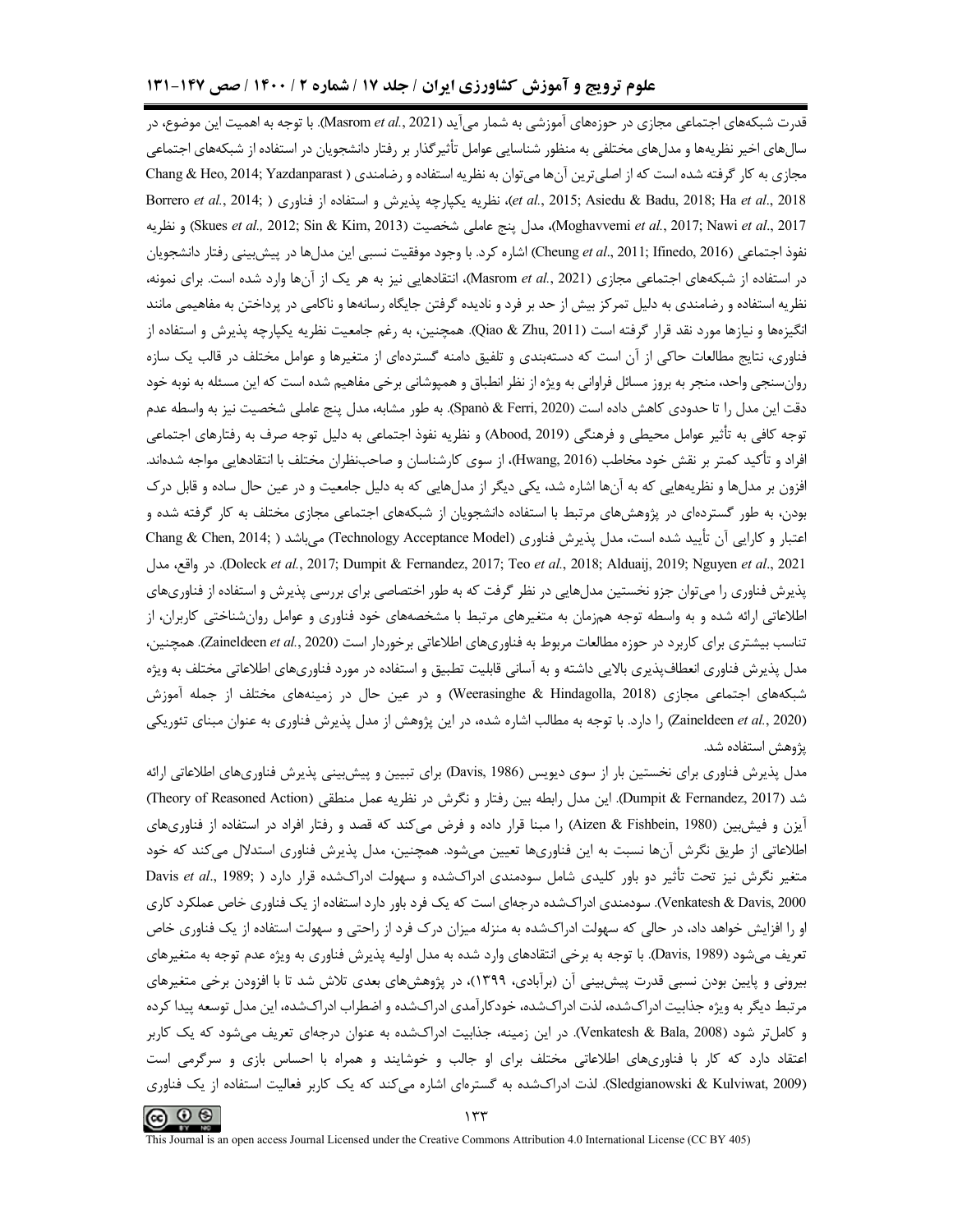.<br>مشخص را تنها به خاطر خود آن فناوري و جدا از ارزش ابزاري آن، لذت بخش در نظر مي گيرد (Davis *et al.*, 1992). از سوي ديگر، خودکارآمدی ادراکشده نیز یکی دیگر از متغیرهای کلیدی در مدل توسعه یافته پذیرش فناوری به شمار میرود که به منزله باور فرد درباره تواناییهایش در استفاده موفقیتآمیز از کامپیوتر برای انجام کارها و وظایف خود، توصیف میشود (Chen, 2017). در نهايت، اضطراب ادراكشده نوع خاصي از اضطراب است كه به تعامل بين كاربران با كامپيوتر مربوط شده (Schlebusch, 2018) و به عنوان ترکیب پیچیدهای از پاسخهای احساسی منفی همچون نگرانی، ترس، دلهره و بیقراری در کار با کامپیوتر و اینترنت تعریف می شود (Oribhabor, 2020).

همانطور که اشاره شد، با توجه به اعتبار و جامعیت مدل توسعه یافته پذیرش فناوری، این مدل در سالهای اخیر در پژوهشهای پرشماری در زمینه بررسی عوامل تأثیرگذار بر استفاده دانشجویان از شبکههای اجتماعی مجازی به کار گرفته شده است که در جدول ١ نتايج برخي از مهمترين اين پژوهشها به طور خلاصه آورده شده است.

| يافتههاى مرتبط                                                                                                                                                                                                                                                                                                                                           | عنوان پژوهش                                                                                                                | پژوهشگران (سال)                                        |
|----------------------------------------------------------------------------------------------------------------------------------------------------------------------------------------------------------------------------------------------------------------------------------------------------------------------------------------------------------|----------------------------------------------------------------------------------------------------------------------------|--------------------------------------------------------|
| متغیر قصد دارای اثر مثبت و معنیداری بر میزان استفاده دانشجویان از شبکههای<br>اجتماعی بود. متغیرهای سهولت ادراکشده و سودمندی ادراکشده اثر مثبت و<br>معنیداری روی متغیر قصد استفاده دانشجویان داشتند. همچنین، متغیرهای<br>خودکارآمدی، اضطراب، جذابیت و لذت ادراکشده عوامل اصلی تبیینکننده سهولت<br>ادراکشده دانشجویان در استفاده از شبکههای اجتماعی بودند. | تحلیل کاربرد شبکههای اجتماعی در آموزش<br>عالى كشاورزي ايران                                                                | برأبادي (١٣٩٩)                                         |
| سهولت ادراکشده به طور غیرمستقیم اثر معنیداری بر قصد استفاده دانشجویان از<br>شبکههای اجتماعی مجازی داشت، در حالی که اثر دو متغیر سودمندی ادراکشده و<br>نگرش بر قصد دانشجویان معنیدار نبود.                                                                                                                                                                | عوامل تأثير گذار بر استفاده آموزشي از<br>شبکههای اجتماعی مجازی در آموزش عالی                                               | محمودي و همكاران<br>Mahmodi et)<br>(al., 2020          |
| سودمندی ادراکشده و سهولت استفاده ادراکشده به طور غیرمستقیم و نگرش نسبت<br>به شبکههای اجتماعی آنلاین و لذت ادراکشده به طور مستقیم بر استفاده دانشجویان<br>از شبکههای اجتماعی آنلاین اثر گذار بودند.                                                                                                                                                       | عوامل مؤثر بر ترغيب دانشجويان به استفاده از<br>شبکههای اجتماعی به عنوان یک شبکه آموزش<br>مجازى                             | حیدری (۱۳۹۵)                                           |
| چهار متغیر برداشت ذهنی از سهولت، مفید بودن و جذابیت تلگرام و نگرش نسبت به<br>استفاده از آن در حدود ۵۱ درصد از واریانس قصد استفاده دانشجویان از تلگرام در<br>فعالیتهای آموزشی را تبیین کردند.                                                                                                                                                             | عوامل مؤثر بر قصد استفاده از شبكه اجتماعي<br>تلگرام در فعالیتهای آموزشی در بین<br>دانشجويان دانشگاه فردوسي مشهد            | رضائي و همكاران<br>(1790)                              |
| سودمندی ادراکشده، سهولت ادراکشده، نگرش و قصد استفاده تعیین کنندههای اصلی<br>استفاده دانشجویان از شبکههای اجتماعی بودند.                                                                                                                                                                                                                                  | بررسي عوامل تأثير گذار بر پذيرش شبكههاي<br>اجتماعی در بین دانشجویان تحصیلات تکمیلی<br>دانشگاه آزاد اسلامی واحد اهواز       | تقوىنژاد و همكاران<br>Taghavinezhad)<br>(et al., 2015  |
| سه مؤلفه سودمندی ادراکشده، سهولت ادراکشده و لذت ادراکشده عوامل اصلی<br>تأثیرگذار بر نگرش دانشجویان و دیگر کاربران نسبت به رسانههای اجتماعی و پذیرش<br>آن ها بودند.                                                                                                                                                                                       | مدل پذیرش فناوری و عوامل مؤثر بر پذیرش<br>رسانههای اجتماعی: یک مطالعه تجربی در<br>ويتنام                                   | إنگوين و همكاران<br>Nguyen et al., )<br>(2021)         |
| نگرش، سودمندی ادراکشده و سهولت ادراکشده اثر مثبت و معنیداری بر قصد<br>استفاده دانشجویان از شبکههای اجتماعی داشتند. همچنین، اثر سودمندی ادراکشده و<br>سهولت ادراکشده بر نگرش دانشجویان نسبت به استفاده از شبکههای اجتماعی نیز<br>معنىدار بود.                                                                                                             | قصد استفاده از سایتهای شبکههای اجتماعی<br>با استفاده از مدل پذیرش فناوری: یک مطالعه<br>تجربى                               | دکسیت و پراکاش<br>Dixit $\&$ )<br>(Prakash, 2018       |
| سودمندی ادراکشده، سهولت ادراکشده، هنجارهای ذهنی و جذابیت ادراکشده<br>متغيرهاي پيش بيني كننده قوى رفتار استفاده دانشجويان از شبكههاي اجتماعي بودند.                                                                                                                                                                                                       | واکاوی استفاده از شبکههای اجتماعی در<br>مؤسسات آموزش عالی با استفاده از مدل<br>پذيرش فناوري                                | دامپیت و فرناندز<br>Dumpit & )<br>Fernandez,<br>(2017) |
| چهار متغیر نفوذ اجتماعی، جذابیت ادراکشده، سودمندی ادراکشده و سهولت ادراک-<br>شده اثر مثبت و معنیداری بر قصد استفاده از شبکههای اجتماعی آنلاین داشتند.<br>همچنین، جذابیت ادراکشده اثر مثبت و معنیداری بر سهولت ادراکشده داشت.                                                                                                                             | پذیرش شبکههای اجتماعی آنلاین به عنوان<br>ابزارهای آموزشی فناوریمحور در بین<br>دانشجويان: رويكرد مدلسازي معادلات<br>ساختارى | الشرفي و همكاران<br>Al-Sharafi et)<br>(al., 2019       |
| رابطه قصد با میزان استفاده دانشجویان از شبکههای اجتماعی و نگرش با قصد مثبت و<br>معنیدار بود. علاوه بر این، متغیر نگرش نیز تحت تأثیر دو متغیر سودمندی ادراکشده و<br>سهولت ادراکشده قرار داشت.                                                                                                                                                             | بررسی پیشنیازهای استفاده از سایتهای<br>شبکههای اجتماعی در بین دانشجویان<br>دانشکدههای آموزش عمومی و حرفهای                 | دولک و همکاران<br>Doleck et al., )<br>(2017)           |

جدول ۱– فهرست پژوهشهای مرتبط با عوامل تأثیرگذار بر استفاده دانشجویان از شبکههای اجتماعی مجازی

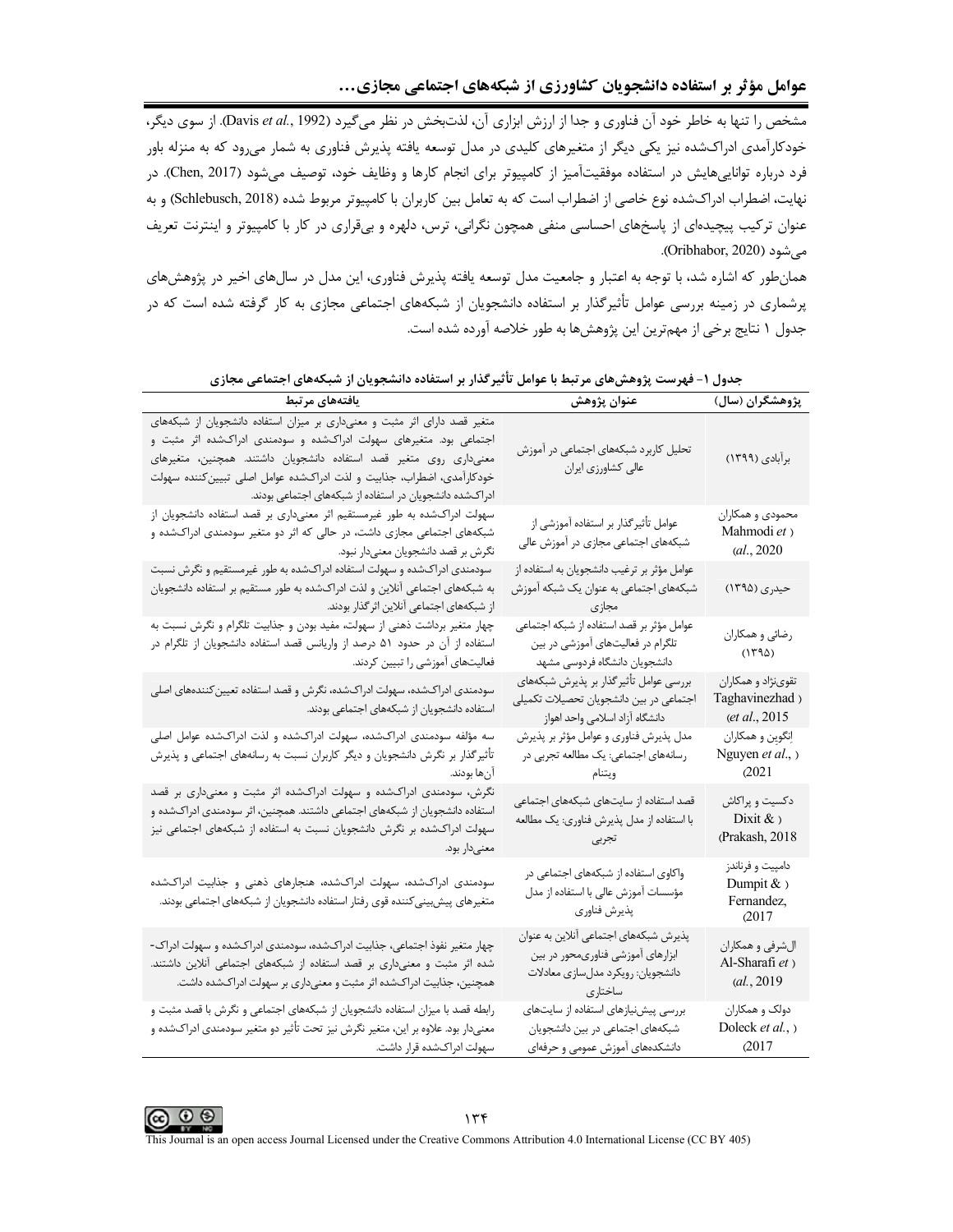با توجه به مرور ادبیات پژوهش، هدف اصلی این پژوهش بررسی عوامل مؤثر بر استفاده دانشجویان کشاورزی دانشگاه زنجان از شبکههای اجتماعی مجازی بود. با در نظر گرفتن هدف پژوهش و مبانی نظری و تجربی اشاره شده، مدل تئوریکی پژوهش به همراه فرضیههای تحقیق در نگاره ۱ نشان داده شده است.



### روش پژوهش

این پژوهش از نظر هدف، کاربردی و به لحاظ نحوه گردآوری اطلاعات، توصیفی و از نوع علّی- معلولی و به طور مشخص مبتنی بر مدل معادلات ساختاری بود. جامعه آماری این پژوهش شامل تمامی دانشجویان کشاورزی دانشگاه زنجان در مقاطع مختلف کارشناسی، کارشناسی ارشد و دکتری بود که بر اساس آخرین آمار و اطلاعات گزارش شده از واحد آموزش دانشکده کشاورزی دانشگاه زنجان (۱۳۹۹)، تعداد آنها ۱۲۲۷ نفر بود. به منظور تعیین حجم نمونه آماری از جدول کرجسی-مورگان استفاده شد که بر اساس آن تعداد حجم نمونه ۲۹۶ نفر برآورد گردید. با توجه به توزیع ناهمگن دانشجویان در رشتهها و مقاطع مختلف، برای انتخاب نمونهها از روش نمونه گیری طبقهای با انتساب متناسب استفاده شد، به نحوی که بر مبنای حجم جامعه آماري در هر يک از رشتهها و مقاطع تحصيلي، تعداد نمونه مورد نياز به صورت متناسب به هر يک از طبقات اختصاص یافته و پرسشنامهها به طور تصادفی در بین اعضای نمونه آماری توزیع شد (جدول ۲). شایان ذکر است که با توجه به شرایط همه گیری بیماری کووید-۱۹ و دسترسی مستقیم دشوار به دانشجویان، پرسشنامه پژوهش به صورت الکترونیکی (اینترنتی) طراحی و با استفاده از شیوهها و ابزارهای مختلف به ویژه پستالکترونیکی، واتسآپ، تلگرام و سایر موارد در اختیار دانشجویان قرار گرفت که در نهایت، تعداد ۳۲۴ پرسشنامه گردآوری و وارد تحلیل شد (نرخ بازگشت کامل).

ابزار گردآوری دادهها در این تحقیق، پرسشنامه بود که بخشهای اصلی آن در جدول ۳ نشان داده شده است. مقیاس استفاده شده برای سنجش هر یک از این بخشها، لیکرت پنج سطحی از کاملاً مخالفم=۱ تا کاملاً موافقم=۵ بود. برای تعیین روایی ابزار پژوهش از روايي محتوايي و روايي سازه (شامل روايي همگرا و روايي تشخيصي) استفاده شد. در ارتباط با روايي محتوايي پرسشنامه اولیه در اختیار چهار نفر از اعضای هیأت علمی دانشگاه زنجان در رشته ترویج و آموزش کشاورزی قرار گرفته و بر اساس نظرات آنها ویرایش شد. همچنین، به منظور بررسی روایی سازه، پایایی ترکیبی و برازش مدلهای تحقیق، مدل اندازهگیری پژوهش با استفاده از تحلیل عاملی مرتبه اول برآورد شد (جدول ۳). بر اساس نتایج کسب شده، به غیر از دو گویه Use3 و Attitude4 که به دلیل داشتن بار عاملی کمتر از ۰/۵ از فرایند تحلیل حذف شدند، مقدار بار عاملی سایر گویهها در مدل اندازهگیری بزرگتر از ۰/۵ بود. علاوه بر این، مقادیر محاسبه شده برای دو شاخص میانگین واریانس استخراج شده (Average Variance Extracted/AVE) و پایایی ترکیبی

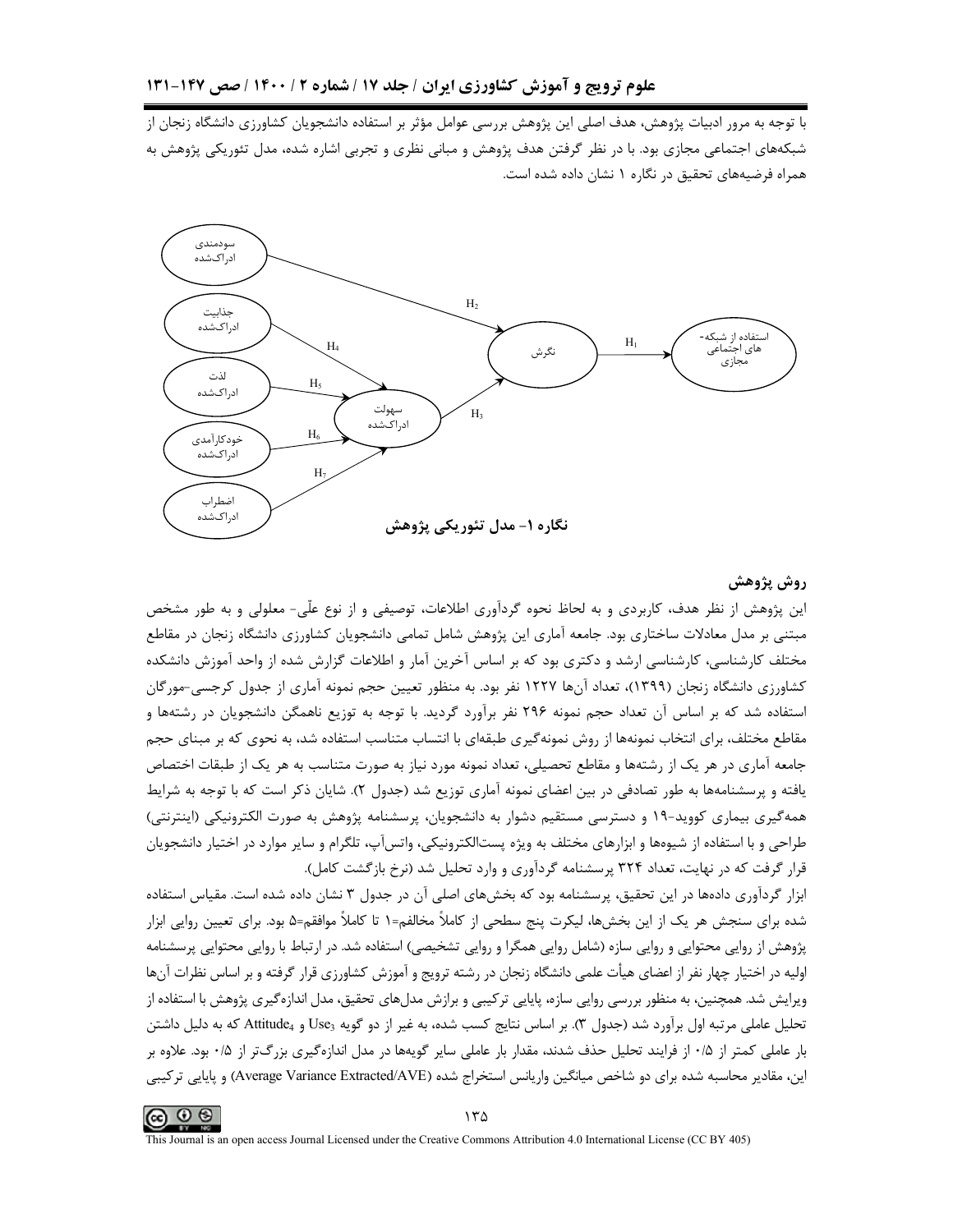(Composite Reliability/CR) برای تمامی متغیرهای پنهان در مدل مطالعه شده به ترتیب بزرگتر از ۰/۵ و ۰/۷ بودند (جدول ۳). بنابراين، روايي همگرا و پايايي تركيبي مدل قابل قبول بودند (Hair et al., 2010). افزون بر اين، نتايج نشان داد كه مقادير دو شاخص میانگین مجذور واریانس مشترک (Average Shared Squared Variance/ASV) و حداکثر مجذور واریانس مشترک ( Maximum Shared Squared Variance/MSV) از مقادیر میانگین واریانس استخراج شده تمامی متغیرهای پنهان بزرگتر بودند (جدول ۳) که این یافته دلالت بر مناسب بودن روایی تشخیصی ابزار پژوهش داشت (پهلوانشریف و مهدویان، ۱۳۹۴؛ صفا و همکاران، ۱۳۹۸). به همین ترتیب، همانطور که از نتایج در جدول ۳ پیداست، مقادیر به دست آمده برای تمامی شاخصهای برازش در مدل اندازهگیری در سطح مطلوبی بوده و روابط منطقی بین متغیرهای مورد بررسی برقرار بود (صفا و ولینیا، ۱۳۹۹؛ مختاریحصاری و همکاران، ۱۳۹۹؛ Hair et al., 2010). دادههای گردآوری شده نیز با استفاده از نرمافزارهای SPSS<sub>win22</sub> و AMOS<sub>20</sub> مورد تجزیه و تحلیل قرار گر فتند.

| تعداد نمونه آماري |            |                   |                   |                        |                |                  |          |                                                 |  |
|-------------------|------------|-------------------|-------------------|------------------------|----------------|------------------|----------|-------------------------------------------------|--|
|                   |            |                   | نمونه تخصيص يافته |                        |                |                  |          |                                                 |  |
| کارشناسی<br>ارشد  | كارشناسى   | دكترى             | كارشناسى<br>ارشد  | كارشناسى               | دكترى          | كارشناسى<br>ارشد | كارشناسى | , شته تحصیلی                                    |  |
| ۱۵                | ٢٢         | $\gamma$          | $\mathcal{N}$     | $\mathsf{r}\mathsf{1}$ | Y <sub>1</sub> | ۵٨               | ٨٨       | تولید و ژنتیک گیاهی                             |  |
| ١٨                | ٢٠         | $\setminus$       | ۱۶                | ١٨                     | ۴۶             | ۶۴               | ٧۶       | علوم دامی                                       |  |
| ۱۵                | ۱۸         | $\setminus$       | $\setminus$       | ۱۵                     | ۴۵             | ۴٣               | 55       | ارتباطات<br>ترويج،<br>$\theta$<br>توسعه روستايي |  |
| ۱۶                | ٢٠         | λ                 | ۱۵                | ۱۹                     | $\tau$         | ۶۲               | ٧٩       | علوم باغباني                                    |  |
| $\mathcal{L}$     | ۱۵         | ۶                 | ٩                 | $\gamma$               | ٢۶             | ٣٧               | ۵٨       | گیاەپزشكى                                       |  |
| λ                 | ۱۹         | $\mathcal{L}$     | ٧                 | ١٨                     | ۴٣             | ٣.               | ٧۵       | علوم و مهندسی خاک                               |  |
| $\mathsf{v}$      | $\tau\tau$ | $\bullet$         | ۶                 | $\tau\tau$             | $\bullet$      | ٢۵               | ٨٩       | علوم و مهندسی آب                                |  |
| ٩                 | ۲۱         | $\bullet$         | Υ                 | ٢٠                     | $\bullet$      | ٣۴               | ۸۱       | صنايع غذايي                                     |  |
| ۹۹                | ۱۵۸        | 55                | ٨۶                | 14V                    | ٢۶۵            | ٣۵٣              | 9.9      | جمع                                             |  |
| ٣٢۴               |            |                   | ۲۹۶               |                        |                | 1777             |          | جمع نھایی                                       |  |
|                   |            | نمونه گردآوری شده |                   |                        |                |                  |          | تعداد جامعه آماري                               |  |

جدول ۲- تعداد کل دانشجویان مورد مطالعه به همراه تعداد نمونههای آماری به تفکیک رشته و مقطع تحصیلی

#### جدول ۳- نتایج روایی و پایایی ابزار تحقیق و برازش مدلهای اندازهگیری به همراه مؤلفهها و گویههای مورد بررسی

| شاخصهای                                                                                                                                                                                                     | بار                          |                                                                                                                                                                       | مؤلفه               |
|-------------------------------------------------------------------------------------------------------------------------------------------------------------------------------------------------------------|------------------------------|-----------------------------------------------------------------------------------------------------------------------------------------------------------------------|---------------------|
| روایی و پایایی                                                                                                                                                                                              | عاملى                        | گويه (نماد در مدل)                                                                                                                                                    | (نماد در مدل)       |
| $CR = \cdot / \gamma \cdot \mathfrak{r}$<br>$\mathbf{AVE}{=}{\boldsymbol{\cdot}}/{\Delta}{\boldsymbol{\mathsf{f}}} {\boldsymbol{\mathsf{r}}}$<br>$ASV = \cdot / \nabla \Upsilon$<br>$MSV = \cdot / f \cdot$ | $\cdot$ /Y \ $\wedge$        | من بخشی از فعالیتهای درسی و آموزشی خود (مانند برقراری ارتباط با اساتید و دانشجویان، ارسال<br>تکلیف و غیره) را با استفاده از شبکههای اجتماعی مجازی انجام میدهم (Use1). |                     |
|                                                                                                                                                                                                             | $\cdot$ / $\vee$ $\triangle$ | من زمان زیادی را در شبکههای اجتماعی مجازی برای انجام فعالیتهای درسی و آموزشی خود صرف<br>میکنم (Use2).                                                                 | میزان استفاده (Use) |
|                                                                                                                                                                                                             |                              | من به طور جدی درگیر استفاده از شبکههای اجتماعی مجازی در فعالیتهای درسی و آموزشی خود<br>هستم (Use <sub>3</sub> ).                                                      |                     |
| $CR = \cdot / \lambda \gamma \gamma$<br>$AVE = \cdot 1990$<br>$ASV = \cdot / \nabla F$<br>$MSV = -1997$                                                                                                     | .11YY                        | من فکر میکنم استفاده از شبکههای اجتماعی مجازی در فعالیتهای درسی و آموزشی، مفید و<br>ارزشمند است (Attitude <sub>1</sub> ).                                             |                     |
|                                                                                                                                                                                                             | .1199                        | من علاقه زیادی به استفاده از شبکههای اجتماعی مجازی در فعالیتهای درسی و آموزشی خود دارم<br>(Atitude <sub>2</sub> )                                                     | نگرش                |
|                                                                                                                                                                                                             | $\cdot$ / $\vee$ $\triangle$ | به نظر من، در حال حاضر استفاده از شبکههای اجتماعی مجازی جزء جدائیناپذیر فعالیتهای درسی و<br>آموزشي محسوب ميشود (Attitude3).                                           | (Attitude)          |
|                                                                                                                                                                                                             |                              | من فکر می کنم استفاده از شبکههای اجتماعی مجازی بیشتر جنبه سرگرمی دارد و این شبکهها نباید<br>در فعالیتهای درسی و آموزشی به کار گرفته شوند (Attitude4).                 |                     |

 $\odot$   $\odot$ 

۱۳۶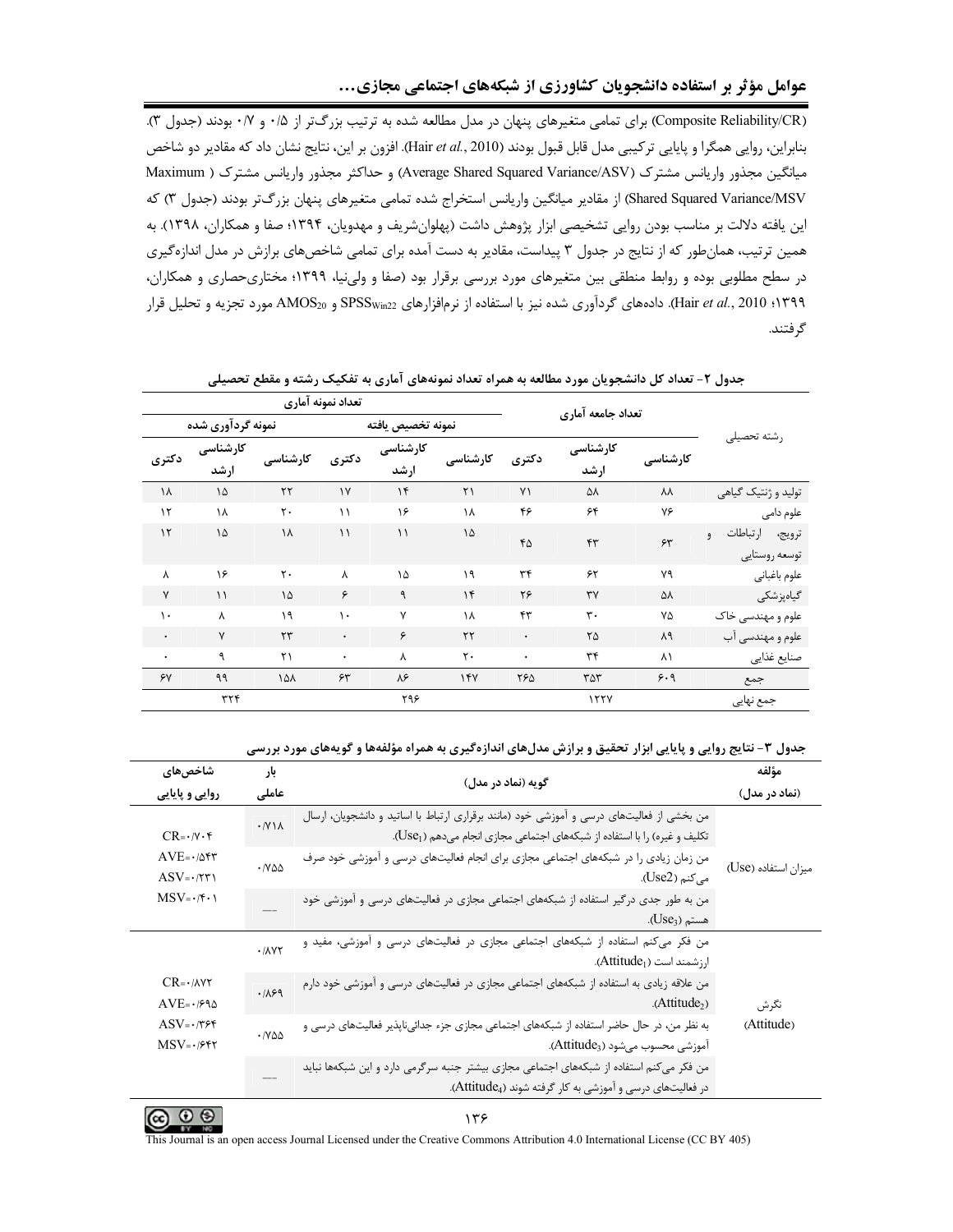| شاخصهای                                                                                                 | بار                               | گويه (نماد در مدل)                                                                                                                                                           | مؤلفه                  |  |  |  |  |  |
|---------------------------------------------------------------------------------------------------------|-----------------------------------|------------------------------------------------------------------------------------------------------------------------------------------------------------------------------|------------------------|--|--|--|--|--|
| روایی و پایایی                                                                                          | عاملى                             |                                                                                                                                                                              | (نماد در مدل)          |  |  |  |  |  |
| $CR = \cdot 19 \cdot 7$<br>$AVE = -189Y$<br>$ASV = \cdot$ /۴۱۸<br>$MSV = -1957$                         | $\cdot$ /YAY                      | استفاده از شبکههای اجتماعی مجازی به دسترسی بیشتر من به اطلاعات درسی و آموزشی کمک<br>.(PU <sub>1</sub> ) می کند                                                               |                        |  |  |  |  |  |
|                                                                                                         | $\cdot$ / $\vee$ 9 $\triangle$    | شبکههای اجتماعی مجازی ابزار مهمی برای بهبود ارتباط/ تعامل من با اساتید و دیگر دانشجویان<br>،محسوب مىشوند (PU2).                                                              | سودمندى                |  |  |  |  |  |
|                                                                                                         | $\cdot/\lambda\lambda$            | استفاده از شبکههای اجتماعی مجازی به بهبود فعالیتهای یاددهی- یادگیری من در موضوعات<br>مختلف درسی کمک میکند (PU3).                                                             | ادر اکشده<br>(PU)      |  |  |  |  |  |
|                                                                                                         | $. / \lambda \Upsilon \Upsilon$   | من فکر می کنم استفاده از شبکههای اجتماعی مجازی میتواند نقش مهمی در پیشرفت تحصیلی<br>من داشته باشد (PU <sub>4</sub> ).                                                        |                        |  |  |  |  |  |
|                                                                                                         | .711                              | یادگیری استفاده از شبکههای اجتماعی مجازی و امکانات مختلف آن برای من آسان است<br>$(PEOU_1)$                                                                                   |                        |  |  |  |  |  |
| $CR = \cdot / \Lambda f$<br>$AVE = \cdot / \Delta VY$                                                   | .754                              | من فکر می کنم استفاده از شبکههای اجتماعی مجازی مختلف ساده بوده و نیاز به مهارتهای<br>فنی خاصی ندارد (PEOU2).                                                                 | سهولت                  |  |  |  |  |  |
| $ASV = \cdot$ / $\mathbf{f} \cdot \mathbf{r}$<br>$MSV = \frac{1}{2}$                                    | · /YYY                            | من بدون دشواری خاصی می توانم از شبکههای اجتماعی مجازی مختلف در فعالیتهای آموزشی<br>و درسی خود استفاده کنم (PEOU3).                                                           | ادراكشده<br>(PEOU)     |  |  |  |  |  |
|                                                                                                         | $\cdot$ /YY \                     | من فکر می کنم نحوه استفاده از شبکههای اجتماعی مجازی در فعالیتهای<br>یاددھی-<br>یادگیری کاملاً شفاف و قابل درک است (PEOU4).                                                   |                        |  |  |  |  |  |
| $CR = \cdot$ /9۳۲<br>$AVE=·/VVT$<br>$ASV = \cdot 797$<br>$MSV = \cdot$ /۴۸۲                             | .711                              | استفاده از شبکههای اجتماعی مجازی باعث جذابتر شدن انجام فعالیتهای آموزشی و درسی<br>$\langle PP_1\rangle$ برای من میشود (                                                      |                        |  |  |  |  |  |
|                                                                                                         | .714                              | استفاده از شبکههای اجتماعی مجازی باعث میشود تا حس کنجکاوی من در انجام فعالیتهای<br>آموزشی و درسی بیشتر برانگیخته شود (PP2).                                                  | جذابيت                 |  |  |  |  |  |
|                                                                                                         | $. / \lambda \gamma \gamma$       | استفاده از شبکههای اجتماعی مجازی به دقت و تمرکز بیشتر من روی فعالیتهای آموزشی و<br>درسی کمک میکند (PP3).                                                                     | ادراكشده<br>(PP)       |  |  |  |  |  |
|                                                                                                         | $\cdot$ / $\lambda$ YY            | استفاده از شبکههای اجتماعی مجازی، انجام فعالیتهای درسی و آموزشی را برای من به صورت<br>کاری مفرح و شاد در میآورد (PP4).                                                       |                        |  |  |  |  |  |
| $CR = \cdot 1979$                                                                                       | $\cdot$ / $\lambda \lambda$ ۶     | استفاده از شبکههای اجتماعی مجازی برای من لذتبخش است (PE1).                                                                                                                   | لذت                    |  |  |  |  |  |
| $AVE = \cdot / \lambda \cdot Y$                                                                         | .797.                             | استفاده از شبکههای اجتماعی مجازی برای من خوشایند است (PE2).                                                                                                                  | ادر اکشده              |  |  |  |  |  |
| $ASV = \cdot   \tau \Delta $<br>$MSV = \cdot$ /۴۳.                                                      | $\cdot$ / $\lambda\lambda\lambda$ | استفاده از شبکههای اجتماعی مجازی برای من بسیار سرگرم کننده است (PE3).                                                                                                        | (PE)                   |  |  |  |  |  |
| $CR = \cdot / \Lambda f$ ۶                                                                              | .711                              | من حتی بدون کمک دیگران میتوانم از شبکههای اجتماعی مجازی به عنوان یک ابزار آموزشی<br>استفاده کنم (SE <sub>1</sub> ).                                                          |                        |  |  |  |  |  |
| $AVE=~/$ ۶۴۸<br>$ASV = \cdot 797$<br>$MSV = \cdot / \mathcal{F} \cdot \mathcal{F}$                      | $\cdot$ / $\Lambda$ y۳            | من به راحتی میتوانم شبکههای اجتماعی مجازی را در فعالیتهای درسی و آموزشی خود ادغام<br>کنم (SE <sub>2</sub> ).                                                                 | خودكارأمدى<br>ادراكشده |  |  |  |  |  |
|                                                                                                         | .7Y                               | من میتوانم به سایر دانشجویان در استفاده از شبکههای اجتماعی مجازی برای انجام فعالیتهای<br>درسی و آموزشی آنها کمک کنم (SE3).                                                   | (SE)                   |  |  |  |  |  |
| $CR = \cdot / \lambda$ ۶۳<br>$AVE = \cdot$ / $\mathcal{F}\Lambda$<br>$ASV = \cdot / \cdot \forall \tau$ | .1949                             | من به دلیل ترس از اشتباهاتی که قادر به جبران آن نباشم، نسبت به استفاده از شبکههای<br>اجتماعی مجازی برای انجام فعالیتهای درسی و آموزشی خود مردد هستم (Anxiety <sub>1</sub> ). |                        |  |  |  |  |  |
|                                                                                                         | .791.                             | من هنگام استفاده از شبکههای اجتماعی مجازی برای انجام فعالیتهای درسی و آموزشی خود<br>دچار استرس و اضطراب می شوم (Anxiety2).                                                   | اضطراب<br>ادراكشده     |  |  |  |  |  |
| $MSV = \cdot / \uparrow \uparrow$                                                                       | .1109                             | من نسبت به استفاده از شبکههای اجتماعی مجازی برای انجام فعالیتهای<br>یاددھی –<br>یادگیری خود احساس ترس و دلهره می کنم (Anxiety3).                                             | (Anxiety)              |  |  |  |  |  |

ادامه جدول ۳

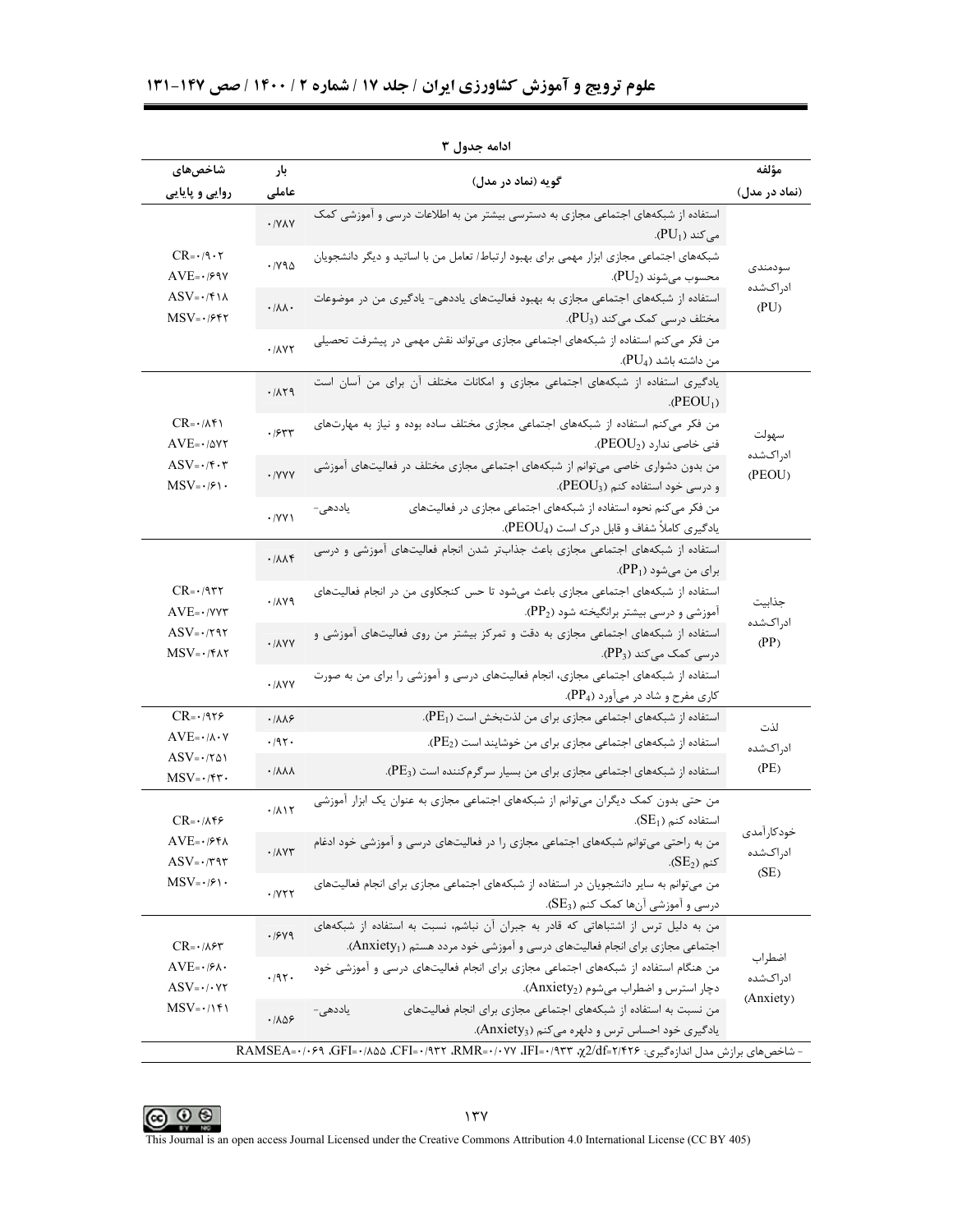بافتهها و بحث

مشخصههای فردی دانشجویان

نتایج این پژوهش نشان داد که از نظر جنسیت، ۶۱/۴ درصد از پاسخگویان، زن و ۳۸/۶ درصد مرد بودند. میانگین سن یاسخگویان مورد مطالعه، ۲۶ سال با انحراف معیار ۵/۲۲ بود. به لحاظ مقطع تحصیلی، ۴۸/۷ درصد از پاسخگویان در مقطع کارشناسی، ۳۰/۶ درصد در مقطع کارشناسی ارشد و ۲۰/۷ درصد در مقطع دکتری مشغول به تحصیل بودند. همچنین، ميانگين معدل پاسخگويان مورد مطالعه، ۱۶/۶ با انحراف معيار ۱/۴۳ بود.

#### مشخصههای مرتبط با شبکههای اجتماعی مجازی

نتايج پژوهش حاكي از آن بود كه ميانگين ميزان استفاده دانشجويان مورد مطالعه از اينترنت در طول روز، ۶/۵ ساعت با انحراف معیار ۳/۰۵ بود. بیشتر پاسخگویان برای استفاده از شبکههای اجتماعی مجازی از هر دو ابزار گوشی همراه و کامپیوتر بهره میبردند. همچنین، میانگین سابقه استفاده دانشجویان از شبکهها، هفت سال با انحراف معیار ۲/۹۵ بود و پاسخگویان به طور متوسط در هفت كانال يا گروه تخصصي مرتبط با مسائل درسي عضويت داشتند.

زمینههای استفاده دانشجویان از شبکههای اجتماعی مجازی

نتایج رتبهبندی گویههای مرتبط با زمینههای استفاده دانشجویان مورد مطالعه از شبکههای اجتماعی مجازی نشان داد که بالاترين رتبهها مربوط به سه گويه "ارسال تكاليف و فعاليتهاي كلاسي"، "دستيابي به آخرين اطلاعات و خبرها در خصوص مسائل درسی" و "اطلاعرسانی به سایر دانشجویان در زمینههای مختلف درسی"، بود (جدول ۴).

| ضريب تغييرات                  | انحراف معيار      | ْمِيانگين ُ      | گويەھا                                                                                                                                                                                                                          |
|-------------------------------|-------------------|------------------|---------------------------------------------------------------------------------------------------------------------------------------------------------------------------------------------------------------------------------|
| .771                          | $1/\tau \Delta$   | $\Gamma/\Gamma$  | ارسال تکالیف و فعالیتهای کلاسی                                                                                                                                                                                                  |
| $\cdot$ /۴۸۷۶                 | 1/T <sub>A</sub>  | $Y/\lambda Y$    | دستیابی به آخرین اطلاعات و خبرها در خصوص مسائل درسی                                                                                                                                                                             |
| $\cdot$ /۴ $\lambda\lambda$   | 1/FF              | Y/90             | اطلاع رسانی به سایر دانشجویان در زمینههای مختلف درسی                                                                                                                                                                            |
| $\cdot/\Delta \cdot \Upsilon$ | 1/fT              | <b>T/AQ</b>      | انتقال و تسهیم مواد و فایلهای درسی با سایر دانشجویان                                                                                                                                                                            |
| $\cdot/\Diamond\cdot\Upsilon$ | 1/Ff              | $Y/\lambda$ ۶    | تبادل ایدهها، نظرات و اطلاعات با دیگر دانشجویان در خصوص مسائل درسی و آموزشی                                                                                                                                                     |
| .7057                         | $1/\sqrt{5}$      | $Y/Y$ ۹          | دنبال کردن علاقهمندیهای آموزشی و پژوهشی از طریق عضویت در گروهها و کانالهای<br>علمى مرتبط                                                                                                                                        |
| .7040                         | 1/FF              | $Y/\mathcal{F}$  | معرفی موضوعات و منابع اطلاعاتی جدید به دیگر دانشجویان                                                                                                                                                                           |
| .7001                         | 1/46              | ۲۱۶۵             | برقراري تعامل وارتباط با دانشجويان واساتيد                                                                                                                                                                                      |
| ۰۱۵۶۶                         | $1/\Delta\lambda$ | Y/Y              | شرکت در کلاسهای درسی                                                                                                                                                                                                            |
| .49.9                         | 1/fT              | $Y/Y\Delta$      | شرکت در ارزشیابیها و آزمونهای کلاسی                                                                                                                                                                                             |
| .768                          | 1/51              | $Y/\Delta\Delta$ | اطلاعیابی از ایدهها و فرصتهای شغلی مرتبط با رشته                                                                                                                                                                                |
| $\cdot$ / $5\lambda\lambda$   | $1/f\lambda$      | $Y/\lambda$      | شرکت در بحثهای گروهی و پرسش و پاسخ پیرامون مسائل درسی و آموزشی                                                                                                                                                                  |
|                               |                   |                  | $\sim$ 1. The contract of the contract of the contract of the contract of the contract of the contract of the contract of the contract of the contract of the contract of the contract of the contract of the contract of the c |

جدول ۴- رتبهبندی گویههای مرتبط با زمینههای استفاده دانشجویان از شبکههای اجتماعی مجازی

برحسب طيف ليكرت شش سطحي (هيچ: • تا خيلي زياد: ۵)

## مقایسه میزان استفاده دانشجویان از شبکههای اجتماعی مجازی

به منظور مقایسه بین میزان استفاده دانشجویان از شبکههای اجتماعی مجازی برحسب مقطع تحصیلی از آزمون F استفاده شد. نتایج این آزمون نشان داد که بین میزان استفاده دانشجویان در مقاطع تحصیلی مختلف شامل کارشناسی، کارشناسی ارشد و تحصیلات تکمیلی از شبکههای اجتماعی مجازی تفاوت معنیداری وجود نداشت (جدول ۵). شاید بتوان یکی از دلایل اصلی این موضوع را به ایجاد شرایط جدید ناشی از همهگیری کووید-۱۹ نسبت داد، به نحوی که شیوع این بیماری و در نتیجه کمرنگ شدن آموزش های حضوری (ذاکر صالحی، ۱۳۹۹) سبب شده است تا تمامی دانشجویان (صرفنظر از مقطع تحصیلیشان) به استفاده از شبکههای اجتماعی مجازی به عنوان یک ابزار آموزشی روی آورند (Greenhow & Chapman, 2020).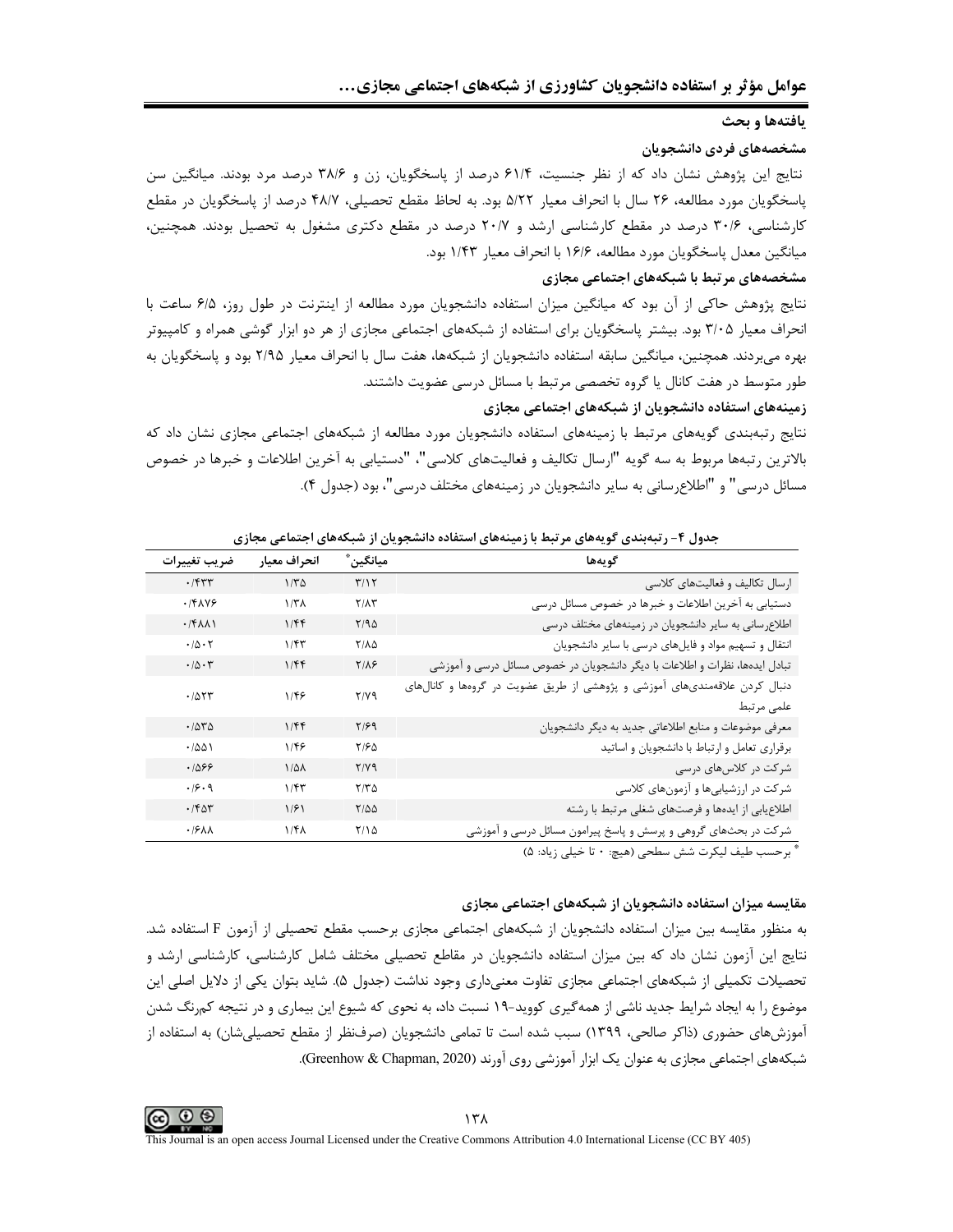|                                     |         | جدول ۵– مقایسه میزان استفاده دانسجویان از سبکههای اجتماعی مجاری برخسب مقطع تحصینی |                                           |
|-------------------------------------|---------|-----------------------------------------------------------------------------------|-------------------------------------------|
| سطح معنیداری                        | مقدار F | سطح متغير گروهبندي                                                                | متغير وابسته                              |
| $\cdot$ / $\cdot$ $\wedge$ $\wedge$ | ۱/۷۸    | کا, شناسے ِ<br>كارشناسى رشد<br>دکتری                                              | میزان استفاده از شبکههای<br>اجتماعي مجازى |

 $1 - 1 + 1 + 1 + 1$  $\mathbf{A} = \mathbf{A} + \mathbf{A} + \mathbf{A} + \mathbf{A} + \mathbf{A} + \mathbf{A} + \mathbf{A} + \mathbf{A} + \mathbf{A} + \mathbf{A} + \mathbf{A} + \mathbf{A} + \mathbf{A} + \mathbf{A} + \mathbf{A} + \mathbf{A} + \mathbf{A} + \mathbf{A} + \mathbf{A} + \mathbf{A} + \mathbf{A} + \mathbf{A} + \mathbf{A} + \mathbf{A} + \mathbf{A} + \mathbf{A} + \mathbf{A} + \mathbf{A} + \mathbf{A} + \mathbf{A} + \mathbf$ 

واکاوی مدل علّی عوامل مؤثر بر استفاده از شبکههای اجتماعی مجازی بر مبنای مدل پذیرش فناوری

پس از برآورد مدل اندازهگیری تحقیق و انجام اصلاحات ضروری روی آن، در این بخش به منظور واکاوی مدل علّی عوامل مؤثر بر استفاده دانشجویان از شبکههای اجتماعی مجازی بر مبنای مدل پذیرش فناوری به برآورد مدل ساختاری پژوهش پرداخته شد که نتایج به دست آمده از آن در جدول ۶ و نگاره ۲ آورده شده است. در نگاره ۲ مشاهده می شود که برازش مدل در سطح قابل قبولي است (AAMSEA=٠/٠٧٢ ،IFI=٠/٩٢۴ ،CFI=٠/٩٢۴ ،GFI=/٨۴٠ ،AGFI=٠/٨٠١ ،RAMSEA=٠/٠٧٢ ،IFI=٠/٩٢۴ ، RMR=٠/٠٨Υ). همچنین، چهار متغیر جذابیت ادراکشده، لذت ادراکشده، خودکارآمدی ادراکشده و اضطراب ادراکشده ۷۲ درصد از واریانس متغیر سهولت ادراکشده و دو متغیر سودمندی ادراکشده و سهولت ادراکشده ۶۷ درصد از واریانس متغیر نگرش را به خود اختصاص دادند. به طور مشابه، متغیر نگرش نیز ۴۵ درصد از واریانس میزان استفاده دانشجویان از شبکههای اجتماعی مجازی را تبیین کرد.



نگاره ۲- مدل ساختاری پژوهش بر اساس ضرایب استاندارد شده خلاصه نتایج به دست آمده از برآورد مدل ساختاری در خصوص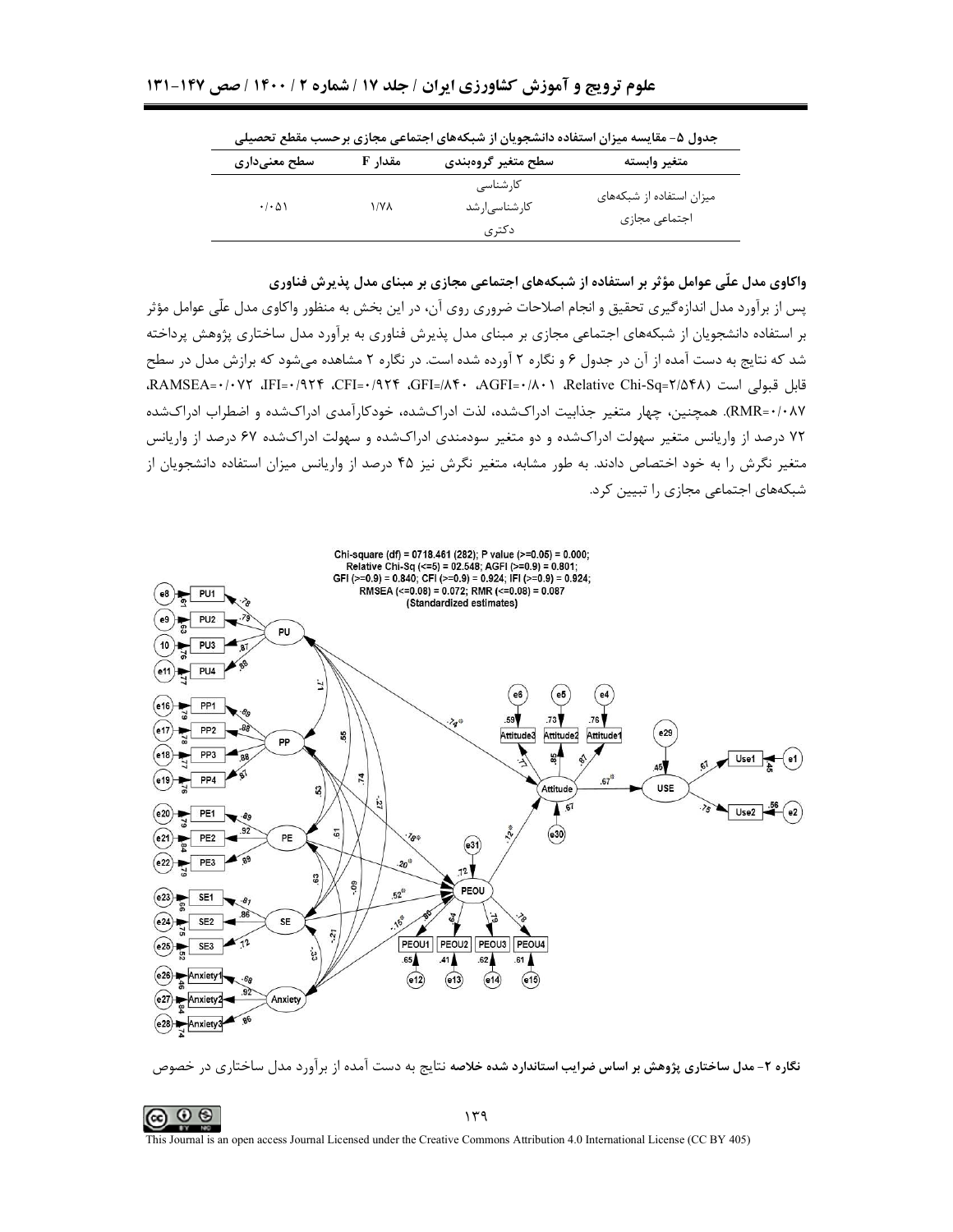آزمون روابط فرضیهای تدوین شده در قالب مدل تئوریکی پژوهش در جدول ۶ نشان داده شده است. نتایج حاکی از آن بود که تمامی روابط بین متغیرهای مورد مطالعه معنیدار شده و به این ترتیب، فرضیههای یک الی هفت پژوهش بر اسـاس دادههـای میدانی مورد تأیید قرار گرفت.

| نتيجه آزمون      | سطح                                                                                     | نسبت<br>بحرانى                              | ضرايب<br>استاندارد شده    | انحراف                                                                     | مقادير             | روابط فرضيهاى      |  |
|------------------|-----------------------------------------------------------------------------------------|---------------------------------------------|---------------------------|----------------------------------------------------------------------------|--------------------|--------------------|--|
|                  | معنىدارى                                                                                |                                             |                           | استاندارد                                                                  | غيراستاندارد       |                    |  |
| تأييد فرضيه يك   | $\cdot$ / $\cdot$ /                                                                     | Y/AY٣**                                     | .791                      | $\boldsymbol{\cdot}\,/\boldsymbol{\cdot}\, \mathsf{V}\,\boldsymbol{\cdot}$ | .7007              | نگرش←میزان استفاده |  |
| تأييد فرضيه دو   | $\cdot\, \!\cdot\cdot\cdot\,\rangle$                                                    | $9/\lambda$ ۴۵**                            | .1YY5                     | $\cdot/\cdot \lambda\lambda$                                               | .1157              | سودمندى← نگرش      |  |
| تأييد فرضيه سه   | $\cdot/\cdot$ ۴۶                                                                        | $1/9\Lambda f^*$                            | .719                      | .   . 57                                                                   | .7157              | سهولت← نگرش        |  |
| تأييد فرضيه چهار | $\cdot/\cdot\cdot$ ۴                                                                    | $Y/\lambda$ 9 $Y^{\ast\ast}$                | $.11Y\Delta$              | $\cdot$ / $\cdot$ $\Delta$ ۶                                               | .197               | جذابيت← سهولت      |  |
| تأييد فرضيه پنج  | $\cdot\, \!\cdot\cdot\cdot\,\rangle$                                                    | $\mathbf{r}/\mathbf{r}\cdot\mathbf{r}^{**}$ | $\cdot/\zeta \cdot \zeta$ | $\cdot$ / $\cdot$ $\circ$ $\cdot$                                          | $\cdot$ /۲ $\cdot$ | لذت← سهولت         |  |
| تأييد فرضيه شش   | $\cdot/\cdot\cdot$ )                                                                    | 9/015                                       | .7077                     | .499                                                                       | .7918              | خودکارآمدي← سهولت  |  |
| تأييد فرضيه هفت  | $\boldsymbol{\cdot}\, \boldsymbol{\cdot}\,\boldsymbol{\cdot}\,$ $\boldsymbol{\uparrow}$ | $-\mathbf{r}/\cdot\mathbf{r}$               | $-1149$                   | $\cdot$ / $\cdot$ $\triangle$ 9                                            | $-\cdot/\lambda$ . | اضطراب ← سهولت     |  |

جدول ۶- خلاصه نتایج به دست آمده از بر آورد مدل ساختاری پژوهش

" معنىدارى در سطح پنج درصد خطا، "" معنىدارى در سطح يک درصد خطا

با توجه به نتایج این تحقیق، فرضیه یک این پژوهش تأیید شد و نگرش دارای اثر مثبت و معنیداری بر میزان استفاده دانشجویان از شبکههای اجتماعی مجازی بود. این یافته با نتایج پژوهشهای حیدری (۱۳۹۵)، رضائی و همکاران (۱۳۹۵)، تقوىنژاد و همكاران (Taghavinezhad et al., 2015)، دكسيت و يراكاش (Dixit & Prakash, 2018) و دولك و همكاران (Doleck et al., 2017) همخوانی دارد، ولی با نتایج پژوهش محمودی و همکاران (Mahmodi et al., 2020) همراستا نیست. در تفسیر این یافته میتوان بیان داشت، از آنجایی که نگرش انعکاس دهنده قضاوت ذهنی (مثبت یا منفی) افراد پیرامون یک رفتار خاص است، به هر اندازه، دانشجویان استفاده از شبکههای اجتماعی مجازی را مطلوب دانسته و برای آن پیامدهای مثبتی را در نظر بگیرند، به همان اندازه ممکن است بیشتر به سمت استفاده از این شبکهها حرکت کنند. در واقع، با بهبود نگرش دانشجویان نسبت به شبکههای اجتماعی مجازی، آنها آمادگی ذهنی بهتری نسبت به استفاده از این شبکهها پیدا می-کنند و در نتیجه، ممکن است به میزان بیشتری از این شبکهها در فعالیتهای درسی و آموزشی خود استفاده کنند. بر اساس نتایج به دست آمده، فرضیه دو این پژوهش تأیید شد و متغیر سودمندی ادراکشده دارای اثر مثبت و معنیداری بر نگرش دانشجویان نسبت به استفاده از شبکههای اجتماعی مجازی بود. این یافته با نتایج پژوهشهای رضائی و همکاران (۱۳۹۵)، انگوین و همکاران (Nguyen et al., 2021)، دکسیت و پراکاش (Dixit & Prakash, 2018) و دولک و همکاران ( Doleck et al., 2017) مطابقت دارد. در این خصوص، دیویس (Davis, 1989) استدلال میکند که سودمندی ادراکشده یک عامل کلیدی تعیین کننده در نگرش افراد نسبت به یک فناوری خاص است، زیرا وقتی که افراد احساس میکنند که استفاده از یک فناوری (برای نمونه شبکههای اجتماعی مجازی) در یک فعالیت خاص در تسهیل انجام آن فعالیت به آنها کمک کرده و سطح اثربخشی و کارایی آنها را افزایش میدهد، ممکن است ذهنیت بهتری نسبت به آن فناوری پیدا کنند که این موضوع به معنای بهبود نگرش آنها خواهد بود. از سوی دیگر، ژانگ و پرایباتوک (Zhang & Prybutok, 2005) بحث میکنند که سودمندی ادراکشده، میزان رضایت کاربران در استفاده از یک فناوری خاص را افزایش میدهد و از این طریق منجر به بهبود نگرش آنها نسبت به آن فناوری می شود. از آنجایی که استفاده از شبکههای اجتماعی مجازی می تواند مزایای فراوانی در حوزه آموزش و يادگيري به ويژه از نظر بهبود مهارتهاي ارتباطي، تقويت فعاليتهاي يادگيري و خلاقيت كلاسي، بالا رفتن قدرت حل مسئله، توسعه گفتگوها و تبادل برنامههای درسی و در نهایت، بهبود عملکرد و پیشرفت تحصیلی دانشجویان به دنبال داشته باشد (Issa et al., 2021; Gharrah & Aljaafreh, 2021; Pulgar, 2021)، به نظر می رسد که زمینه بسیار مناسبی برای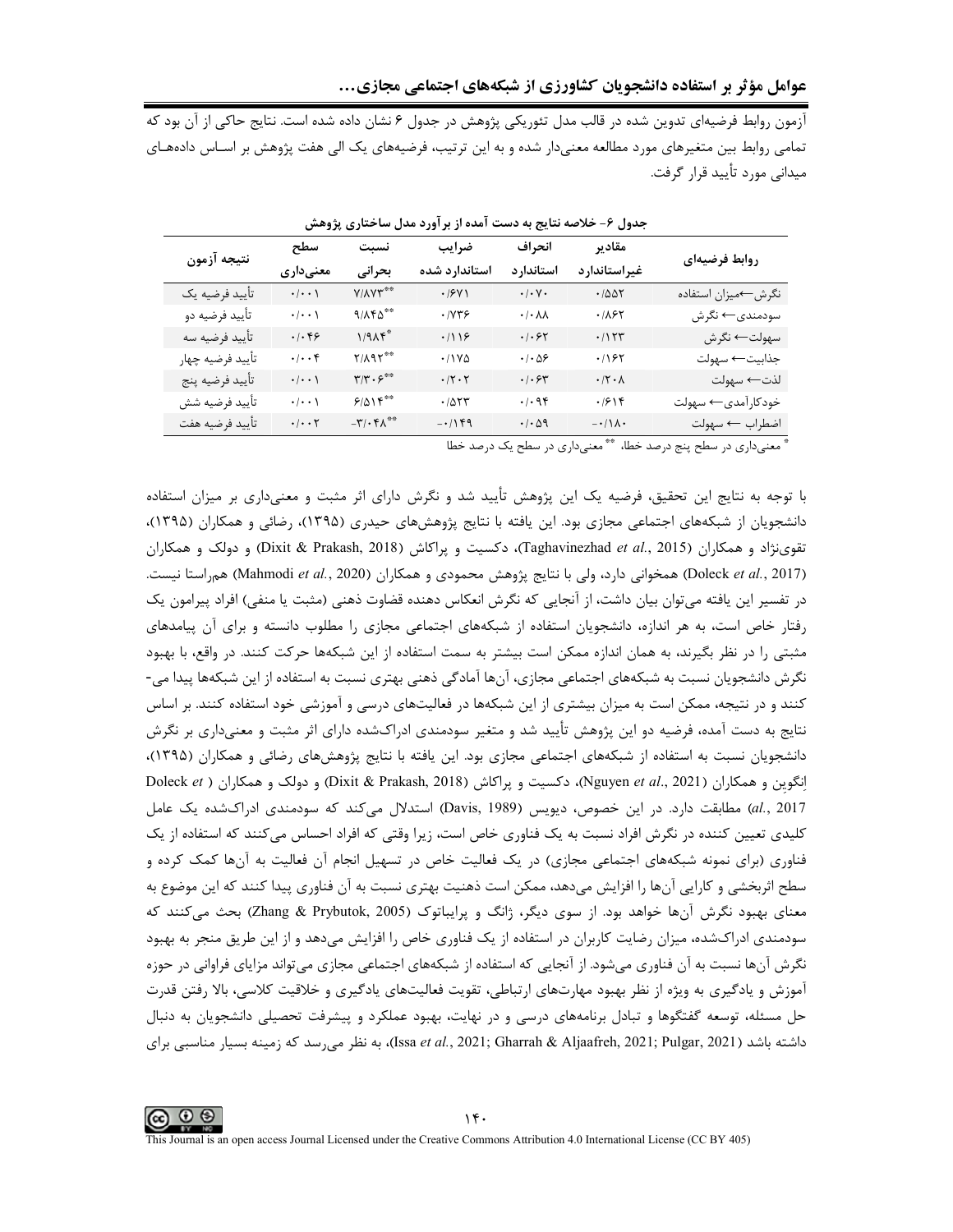بهبود برداشت ذهنی دانشجویان نسبت به مفید بودن (سودمندی) شبکههای اجتماعی مجازی و در نتیجه نگرش آنها نسبت به استفاده از این شبکهها وجود دارد.

هم راستا با نتايج يژوهش هاي مختلف (رضائي و همكاران، 1۳۹۵؛ Doleck et al., 2017; Dixit & Prakash, 2018; Nguyen et al., 2021) فرضيه سه پژوهش تأييد شد و متغير سهولت ادراكشده داراي اثر مثبت و معنىداري بر نگرش دانشجويان نسبت به استفاده از شبکههای اجتماعی مجازی بود. در این رابطه، عبداله و وارد (Abdullah & Ward, 2016) استدلال میکنند، به هر اندازه کاربران سهولت بیشتری را در استفاده از یک فناوری خاص احساس کنند، به همان اندازه نگرش مساعدتری نسبت به آن فناوری پیدا میکنند و علاقه و گرایش بیشتری از خود برای استفاده از آن در فعالیتهای مختلف نشان میدهند. در واقع، از آنجایی که دانشجویان به واسطه تجربه مناسب در استفاده از شبکههای اجتماعی مجازی، احساس میکنند که به راحتی می توانند از این شبکهها برای انجام فعالیتهای درسی و آموزشی خود اعم از ارسال تکالیف و فعالیتهای کلاسی، تبادل ایدهها، نظرات و اطلاعات، انتقال و تسهیم مواد و فایلهای درسی، برقراری تعامل و ارتباط با دانشجویان و اساتید و سایر موارد استفاده کنند، این شبکهها را ابزارهای مفیدی در نظر گرفته و نگرش مطلوبتری را نسبت به آنها شکل میدهند (Chang et al., 2015). همان طور که نتایج این پژوهش نشان داد؛ متغیر جذابیت ادراکشده دارای اثر مثبت و معنیداری بر سهولت ادراکشده دانشجویان در استفاده از شبکههای اجتماعی مجازی بود (تأیید فرضیه چهار پژوهش). این یافته با نتایج پژوهش برآبادی (۱۳۹۹) همخوانی دارد. القحطانی (Al-Gahtani, 2016) بحث میکند که به هر اندازه کاربران استفاده از یک فناری خاص را جذابتر و سرگرمکنندهتر تلقی کنند، حس خودانگیختگی قویتر و رضایت درونی بیشتر و خوشایندتری را در کار با آن فناوری به دست آورده و به طور ناخودآگاه استفاده از آن فناوری را فرایندی ساده و راحت در نظر میگیرند تا امری پیچیده و دشوار. در همین خصوص، مون و کیم (Moon & Kim, 2001) نیز با تأکید بر اهمیت مؤلفه جذابیت ادراکشده، تصریح میکنند که یک مانع اساسی در پذیرش فناوری، نبود محیط کاربری دوستانه و جذاب در فناوریهای اطلاعاتی و عدم ایجاد تمرکز، تحریک حس کنجکاوی و ایجاد فضایی شاد و مفرح برای کاربران است که سبب میشود تا به دلیل عدم رضایت از کار با یک فناوری خاص، میزان استفاده آنها از آن فناوری کاهش یابد. همچنان که نتایج تحقیق چانگ و همکاران (Chang et al., 2015) نشان می دهد، شبکههای اجتماعی مجازی را می توان جالب، سرگرمکننده و لذت بخش در نظر گرفت که به نیازهای خوشایندی دانشجویان پاسخ می دهند و در نتیجه سبب بهبود ذهنیت آنها نسبت به سهولت استفاده از این شبکهها می شوند.

همراستا با نتایج مطالعه برآبادی (۱۳۹۹)، فرضیه پنج این پژوهش تأیید شد و متغیر لذت ادراکشده دارای اثر مثبت و معنیداری بر سهولت ادراکشده دانشجویان در استفاده از شبکههای اجتماعی مجازی بود. بر این اساس، به هر اندازه دانشجویان در کار با شبکههای اجتماعی مجازی برای فعالیتهای آموزشی خود احساس لذت، خوشحالی و مسرت بیشتری داشته باشند، ممکن است استفاده از این شبکهها را سادهتر و آسانتر در نظر بگیرند. برآبادی (۱۳۹۹) تأکید دارد، هنگامی که استفاده از شبکههای اجتماعی مجازی برای دانشجویان لذتبخش است، در کار کردن با آنها هم مشکلی نداشته و استفاده از این شبکهها برای آنها ساده و آسان خواهد بود. همچنین، لین و لو (Lin & Lu, 2010) نیز لذت ادراکشده را یکی از انگیزانندههای درونی در کار با شبکههای اجتماعی مجازی میدانند که با تأثیر روی سهولت ادراکشده منجر به انگیزش کاربران برای استمرار استفاده از این شبکهها میشود. نکته جالب توجه این است که بر اساس نتایج پژوهشهای مختلف، لذت ادراکشده به ویژه برای کاربران جوان (مانند دانشجویان) اهمیت بیشتری دارد (Venkatesh, 2000; Çelik, 2011). مطابق با نتایج جدول ۶، فرضیه شش این پژوهش تأیید شد، به نحوی که متغیر خودکارآمدی ادراکشده دارای اثر مثبت و معنیداری بر سهولت ادراکشده دانشجویان در استفاده از شبکههای اجتماعی مجازی بود. خودکارآمدی ادراکشده باور افراد درباره تواناییهایشان در استفاده موفقیتآمیز از کامپیوتر و اینترنت برای انجام کارها و وظایف خود است (Chen, 2017)؛ به این ترتیب، به هر اندازه دانشجویان در کار با شبکههای اجتماعی مجازی برای فعالیتهای آموزشی خود احساس خودکارآمدی بالاتری داشته باشند، از یک سو انگیزه و اعتماد به نفس آنها برای استفاده موفقیتآمیز از این شبکهها افزایش مییابد و از سوی دیگر، آنها احساس خواهند کرد که برای استفاده از این شبکهها در فعالیتهای خود نیاز نیست که انرژی و تلاش زیادی را صرف کنند که در مجموع فراهم شدن چنین شرایطی سبب میشود تا دانشجویان در کار با شبکههای اجتماعی

ര $\Theta$  ®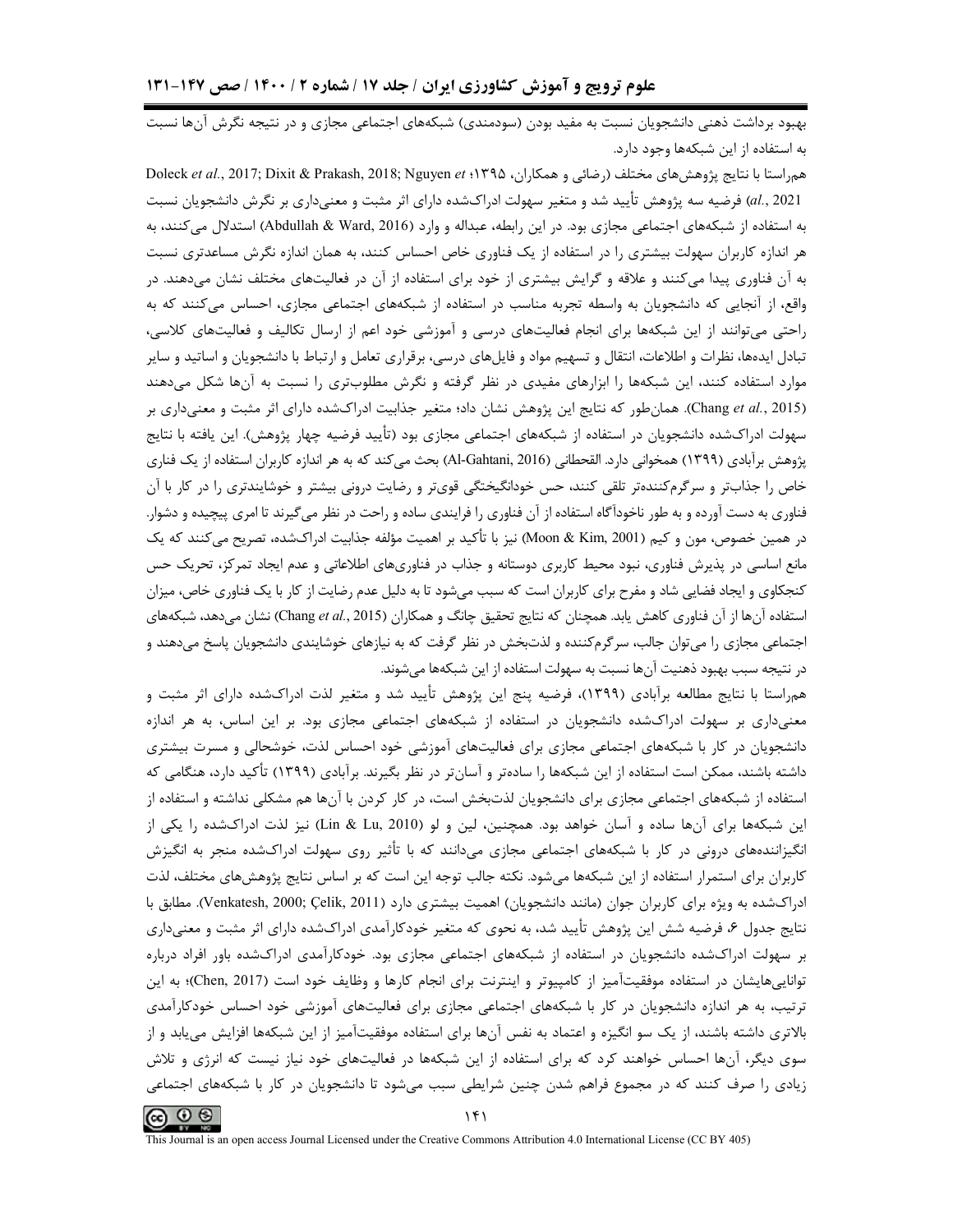مجازی احساس سهولت بیشتری کنند. نتایج پژوهش یی و هوانگ (Yi & Hwang, 2003) نیز نشان می،دهد، زمانی که باور افراد به کارآمدی خود در استفاده از سیستم هدف بالاتر باشد، کار با آن سیستم را آسانتر در نظر خواهند گرفت. هم٫استا با پژوهش برآبادی (۱۳۹۹)، نتایج این پژوهش نشان داد که فرضیه هفت پژوهش؛ تأیید و اضطراب اد٫اکشده د٫ کار با شبکههای اجتماعی مجازی دارای اثر منفی و معنیداری بر سهولت ادراکشده دانشجویان در استفاده از این شبکهها بود. در این رابطه، اوریبابور (Oribhabor, 2020) اضطراب ادراکشده را یک مانع اساسی در استفاده دانشجویان از فناوریهای کامپیوتری میداند. فرد مبتلا به اضطراب به دلیل تجربه احساس سرخوردگی، خجالت، شکست و ناامیدی ممکن است نسبت به استفاده از کامپیوتر دلسرد شده و از آن اجتناب کند (Olatoye, 2009). در واقع، همانطور که شلبوش ( Schlebusch, 2018) استدلال میکند اضطراب ادراکشده اعتماد به نفس دانشجویان در کار با اینترنت را کاهش داده و با تأثیر منفی روی کسب مهارتهای کامپیوتری و به کارگیری اثربخش این مهارتها، ذهنیت منفی به کاربران نسبت به سخت بودن استفاده از فناوريهاي اطلاعاتي مختلف (از جمله شبكههاي اجتماعي مجازي) مي دهد.

#### نتیجهگیری و پیشنهادها

در این مطالعه تلاش شد تا بر اساس یک مدل رایج و معتبر در حوزه بررسی رفتار پذیرش سیستمها و فناوریهای اطلاعاتی یعنی مدل پذیرش فناوری، چارچوب مناسبی برای درک و تبیین عوامل تأثیرگذار بر رفتار دانشجویان رشتههای کشاورزی در استفاده از شبکههای اجتماعی مجازی تدوین و ارائه شود. بر اساس نتایج این پژوهش، استفاده دانشجویان از شبکههای اجتماعی مجازی بیشتر محدود به مواردی مانند ارسال تکالیف و فعالیتهای کلاسی، دستیابی به آخرین اطلاعات و خبرها در خصوص مسائل درسی و اطلاعرسانی به سایر دانشجویان در زمینههای مختلف درسی، بوده و سایر قابلیتها و کاربردهای این شبکهها به ویژه در زمینههایی همچون امکان مشارکت در بحثهای گروهی و پرسش و پاسخ پیرامون مسائل درسی و آموزشی، اطلاع یابی از ایدهها و فرصتهای شغلی مرتبط با رشته و شرکت در ارزشیابیها و آزمونهای کلاسی، کمتر مورد توجه قرار گرفته است. به عبارت دیگر، می توان نتیجه گرفت که در حال حاضر از تمامی ظرفیتها و پتانسیلهای شبکههای اجتماعی مجازی به عنوان یک فناوری آموزشی نوین به درستی بهره گرفته نمی شود. همچنین، با توجه به تأیید تمامی روابط فرضیهای پیشبینی شده در مدل تئوریکی پژوهش از یک سو و میزان واریانس مناسب تبیین شده در مدل از سوی دیگر، می;توان نتیجه گرفت که مدل پذیرش فناوری از اثربخشی و کارایی قابل قبولی در زمینه پیش بینی و تبیین رفتار دانشجویان مورد مطالعه در استفاده از شبکههای اجتماعی مجازی برخوردار بود؛ به ویژه اینکه بر پایه مناسب بودن مقادیر شاخصهای مختلف برازش مشخص شد که مدل تئوریکی تدوین شده با واقعیت انطباق داشته و از طریق دادههای میدانی پشتیبانی شد. در بین چهار مؤلفه تأثیرگذار بر سهولت ادراکشده، متغیر خودکارآمدی ادراکشده در مقایسه با سایر مؤلفهها اثر قویتری داشت که این موضوع بیانگر اهمیت تقویت خودکارآمدی دانشجویان در بهبود میزان استفاده آنها از شبکههای اجتماعی مجازی است. به هر حال با توجه به لزوم ادغام شبکههای اجتماعی مجازی در آموزش عالی به ویژه در شرایط همه گیری ناشی از کووید-۱۹ و ضرورت درک و شناخت رفتار دانشجویان در استفاده از این شبکهها، نتایج این مطالعه میتواند ضمن کمک به تقویت ادبیات علمی موجود در این زمینه، اطلاعات مفیدی را در راستای بهرهگیری مناسب از ظرفیتها و قابلیتهای شبکههای اجتماعی مجازی در اختیار برنامهریزان و دستاندر کاران مرتبط قرار دهد.

بر اساس یافتههای به دست آمده از پژوهش، پیشنهادهای زیر ارائه میشود:

- با توجه اثر مثبت و معنیدار نگرش بر میزان استفاده دانشجویان از شبکههای اجتماعی؛ پیشنهاد میشود یکی از جلسات آغازین هر یک از کلاس@ای درسی به جلسهای *توجیهی* درباره مزایا و لزوم استفاده از این شبکهها در روند آموزش آن درس اختصاص یابد. برگزاری این جلسه توجیهی علاوه بر ایجاد اثر مثبت اولیه نسبت به اهمیت استفاده از شبکههای اجتماعی مجازی، میتواند با آشناسازی بیشتر دانشجویان با این شبکهها تصویر ذهنی و نگرش مثبتی را در آنها شکل دهد.

- با در نظر گرفتن اثر مثبت و معنیدار سهولت ادراکشده بر نگرش دانشجویان؛ پیشنهاد میشود با برگزاری سمینارها و کارگاههای آموزشی نسبت به آموزش هدفمند و منسجم دانشجویان درباره نحوه استفاده کاربردی و حرفهای از شبکههای اجتماعی مجازی و زمینههای مختلف استفاده از آنها در فعالیتهای درسی و آموزشی اقدام شود. همچنین، پشتیبانی و ارائه

 $\circledcirc$   $\circledcirc$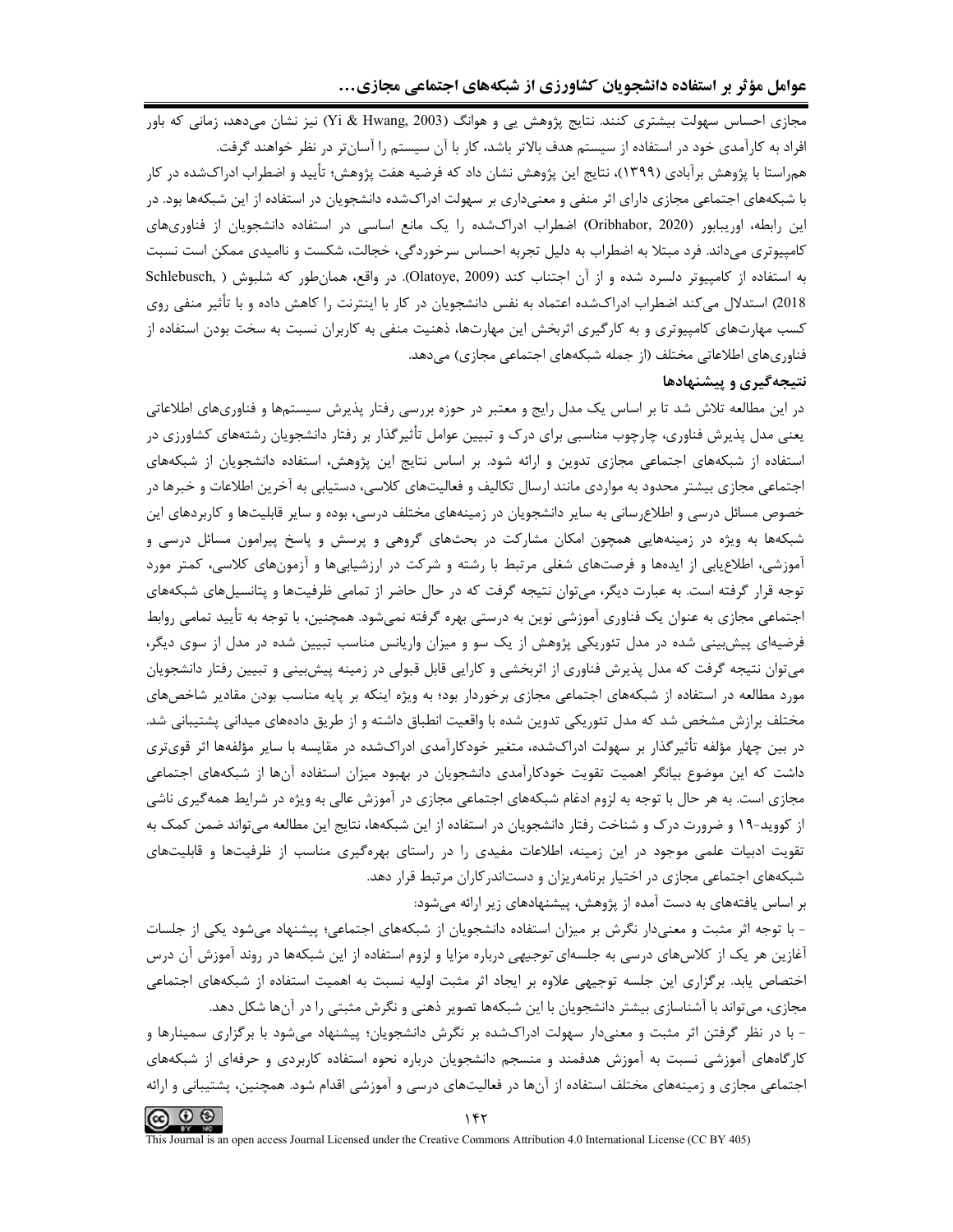خدمات فنی مناسب به دانشجویان در استفاده از شبکههای اجتماعی مجازی مختلف میتواند نقش مهمی در تسهیل کاربرد آنها داشته باشد.

– با توجه اثر مثبت و معنے دار سودمندی ادراکشده بر نگرش دانشجویان؛ پیشنهاد می،شود دانشگاهها با اتخاذ رویکردی فعالانه از طریق سازوکارهای مختلف به ویژه استفاده از رسانههای چاپی مانند خبرنامهها، پوسترها، کتابچهها و نشریات آموزشی زمینه لازم را برای آگاهی٬سانی به دانشجویان درباره امکانات و قابلیتهای شبکههای اجتماعی مجازی مفید و سازگار جهت کاربرد در فعالیتهای درسی و آموزشی فراهم کنند. با در نظر گرفتن سودمندی و مزایای پرشمار ادغام شبکههای اجتماعی مجازی در آموزش عالی، گنجاندن واحد درسی با محوریت آشناسازی دانشجویان با این شبکهها می تواند نقش بسزایی در بهبود نگرش و سوق دادن بیشتر آنها به سوی کاربرد شبکههای اجتماعی مجازی داشته باشد.

- با در نظر گرفتن اثر مثبت و معنیدار خودکارآمدی ادراکشده بر سهولت ادراکشده دانشجویان؛ پیشنهاد می شود تا حد امکان از ابزارها یا شبکههای اجتماعی رایج که تا حدودی برای دانشجویان شناخته شده بوده و به طور روزمره از آنها استفاده میکنند، برای فعالیتهای درسی یا آموزشی بهره گرفته شود؛ چراکه در غیر این صورت ممکن است اعتماد به نفس و در نتیجه خودکارآمدی دانشجویان در استفاده از این شبکهها کاهش یابد. البته در صورت نیاز به استفاده از شبکههای اجتماعی مجازی که برای دانشجویان شناخته شده نیستند، ضروری است پیش از استفاده نحوه کار با آنها به طور کامل برای دانشجويان توضيح داده شود.

- با توجه به اثر مثبت و معنیدار لذت و جذابیت ادراکشده بر سهولت ادراکشده دانشجویان؛ پیشنهاد میشود که در استفاده از شبکههای اجتماعی مجازی مختلف تناسب آنها با نوع دروس و محتوای درسی به طور جدی مد نظر قرار گرفته و از یک ابزار یا شبکه یکسان برای تمامی برنامههای درسی و آموزشی استفاده نشود. این موضوع علاوه بر هدفمند کردن استفاده از شبکههای اجتماعی مجازی مختلف، از خستگی و کسالت دانشجویان جلوگیری کرده و با ایجاد تنوع نسبی، احساس لذت و جذابیت استفاده از شبکهها را افزایش میدهد.

- با در نظر گرفتن اثر منفی و معنیدار اضطراب ادراکشده بر سهولت ادراکشده دانشجویان؛ افزایش سواد اطلاعاتی و رسانهای دانشجویان از طریق سازوکارهای مختلف اعم از برگزاری کنفرانسها و سمینارهای علمی، برگزاری سخنرانیهای رسمی با دعوت از افراد متخصص در حوزه رسانههای اجتماعی، معرفی پایگاهها و سایتهای اینترنتی معتبر فعال در حوزه مباحث مرتبط با شبکههای اجتماعی مجازی و ارسال پیامکهای آموزشی مرتبط به دانشجویان از طریق تلفن همراه می تواند در کاهش اضطراب آنها جهت استفاده از این شبکهها در فعالیتهای درسی و آموزشی اثرگذار باشد. همچنین، تشکیل گروههای تخصصی تحت مدیریت دانشگاهها در شبکههای اجتماعی مجازی و حضور استادان در این گروهها از دیگر راهکارهایی است که با مشروعیتبخشی به استفاده از این شبکهها منجر به افزایش اطمینانخاطر و کاهش اضطراب دانشجویان خواهد شد.

#### منابع

## برآبادی، ا. (۱۳۹۹). تحلیل کاربرد شبکههای اجتماعی در آموزش عالی کشاورزی ایران. رساله دکتری، دانشکده کشاورزی، دانشگاه زنجان.

پهلوان شریف، س.، و مهدویان، و. (۱۳۹۴). *مدل سازی معادلات ساختاری با AMOS* تهران: انتشارات بیشه. حیدری، ح.، البرزی، م.، و موسیخانی، م. (۱۳۹۵). عوامل مؤثر بر ترغیب دانشجویان به استفاده از شبکههای اجتماعی به عنوان یک شبکه آموزش مجازی. *مجله تعامل انسان و اطلاعات*، دوره ۳، شماره ۲، صص ۶۹-۵۶.

رازقی، ن.، ابراهیم صالحی، ع.، و کاظمی، م. (۱۳۹۹). تأثیر شبکههای اجتماعی بر عملکرد آموزشی و پژوهشی دانشجویان تحصیلات تکمیلی دانشگاه مازندران. *مجله مطالعات برنامهریزی آموزشی*، دوره ۹، شماره ۱۷، صص ۲۹۸-۲۸۲.

رضائی، ر.، صفا، ل.، و ادیبی، م. (۱۳۹۵). عوامل مؤثر بر قصد استفاده از شبکه اجتماعی تلگرام در فعالیتهای آموزشی در بین دانشجویان دانشگاه فردوسی مشهد. *مجله پژوهشهای ارتباطی*، دوره ۲۳، شماره ۸۷، صص ۶۴-۳۷.

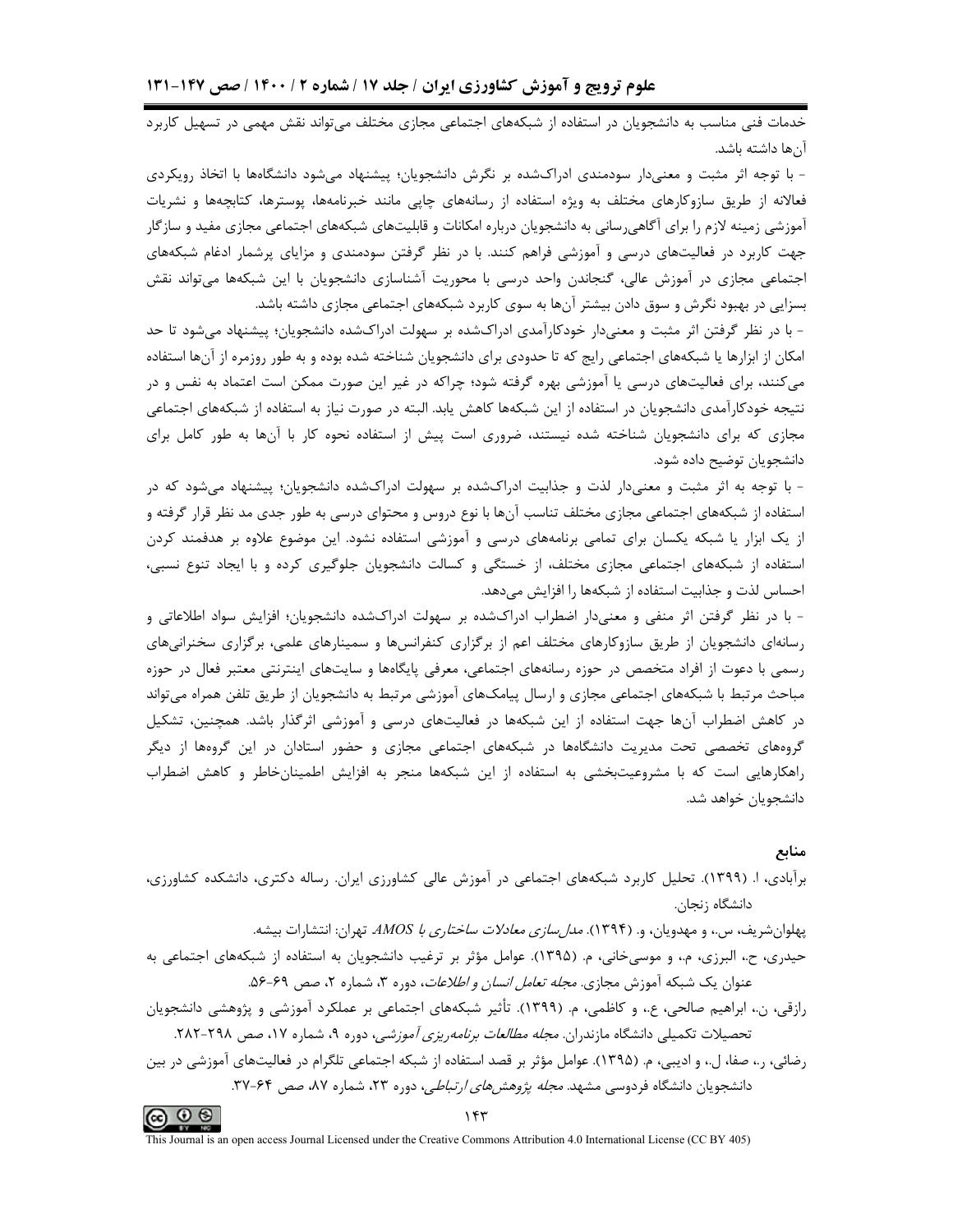.<br>صفا، ل.، و ولي نيا، س. (١٣٩٩). عوامل تأثير گذار بر رفتارهاي حفاظت از منابع آب در بين كشاورزان شهرستان زنجان: كاربرد نظريه انگيزش حفاظت. مجله *علوم ترويج و آموزش كشاورزي ايران*، دوره ۱۶، شماره ۱، صص ۱۵۰-۱۳۱.

صفا، ل.، رضائی، ر.، و کرباسیون، م. (۱۳۹۸). عوامل تأثیرگذار بر قصد استفاده کشاورزان از زنبور براکون در مبارزه با کرم هلیوتیس گوجهفرنگی در شهرستان طارم. *مجله علوم ترویج و آموزش کشاورزی ایران*، دوره ۱۵، شماره ۲، صص  $.7 - \Delta - YYY$ 

مختاریحصاری، آ.، رضائی، ر.، و شعبانعلیفمی، ح. (۱۳۹۹). تحلیل عوامل مؤثر بر رفتار کشاورزان در بکارگیری سامانه آبیاری کم فشار در استان آذربایجان شرقی. مجله *علوم ترویج و آموزش کشاورزی ایران*، دوره ۱۶، شماره ۲، صص ۱۴۳–۱۲۵.

موحدی، ر.، سامیان، م.، ایزدی، ن.، و سپهپناه، م. (۱۳۹۸). تأثیر شبکههای اجتماعی مجازی در بهبود یادگیری دانشجویان دانشکده کشاورزی دانشگاه بوعلے سینا. *محله پژوهش مدیریت آموزش کشاورزی،* دوره ۴۸، صص ۱۶-۳.

.<br>میرزایی، م.، رحیمی، ص.، و مرادی، م. (۱۳۹۵). بررسی نقش شبکههای اجتماعی در تبادلهای علمی (مطالعه موردی: دانشجویان تحصیلات تکمیلی دانشگاه راضی). *مجله کتابداری و اطلاع رسانی*، دوره ۱۹، شماره ۱، صص ۱۳۰-۱۰۸.

Abdullah, F., and Ward, R. (2016). Developing a general extended technology acceptance model for e-learning by analyzing commonly used external factors. Computers in Human Behavior, 56, 238-256.

Abood, N. (2019). Big five traits: A critical review. International Journal of Business, 21(2), 159-186.

- Ajzen, I., and Fishbein, M. (1980). Understanding attitude and predicting scial Behavior. New Jersey: Pearson Prentice Hall Publisher.
- Al Hashimi, S., Al Muwali, A., Zaki, Y., and Mahdi, N. (2019). The effectiveness of social media and multimedia-based pedagogy in enhancing creativity among art, design, and digital media students. International Journal of Emerging Technologies in Learning, 14(21), 176-190.
- Alduaij, M. (2019). Employing the technology acceptance model to explore the trends of social media adoption and its effect on perceived uefulness and perceived ease of use. Journal of Information Technology Management, 11(2), 129-143.
- Al-Gahtani, S. (2016). Empirical investigation of e-learning acceptance and assimilation: A structural equation model. Applied Computing and Informatics, 12, 27-50.
- Al-Rawi, A. (2019). The effect of using wiki techniques as a collaborative learning on improving EFL learners' writing performance. Journal of Colloid and Interface Science, 1(1), 17-33.
- Al-Sharafi, A., Mufadhal, E., Sahabudin, A., and Arshah, A. (2019). Acceptance of online social networks as technology-based education tools among higher institution students: Structural equation modeling approach. Scientia Iranica, 26(1), 136-144.
- Ansari, N., and Khan, A. (2020). Exploring the role of social media in collaborative learning the new domain of learning. Smart Learning Environments, 7(1), 1-16.
- Asiedu, K., and Badu, E. (2018). Motivating issues affecting students' use of social media sites in Ghanaian tertiary institutions. Library Hi Tech, 36(1), 167-179.
- Berestova, A., Ermakov, D., Aitbayeva, A., Gromov, E., and Vanina, E. (2021). Social networks to improve the creative thinking of students: How does it works? Thinking Skills and Creativity, 41, 100912-100921.
- Borrero, D., Yousafzai, Y., Javed, U., and Page, L. (2014). Expressive participation in internet social movements: Testing the moderating effect of technology readiness and sex on student SNS use. Computers in Human Behavior, 30, 39-49.
- Çelik, H. (2011). Influence of social norms, perceived playfulness and online shopping anxiety on customers' adoption of online retail shopping: An empirical study in the Turkish context. International Journal of Retail & Distribution Management, 39, 390-413.
- Chang, C., Hung, S., Cheng, M., and Wu, C. (2015). Exploring the intention to continue using social networking sites: The case of Facebook. Technological Forecasting & Social Change, 95, 48-56.
- Chang, W., and Chen, M. (2014). College students' disclosure of location-related information on Facebook. Computers in Human Behavior, 35, 33-38.
- Chang, W., and Heo, J. (2014). Visiting theories that predict college students' self-disclosure on Facebook. Computers in Human Behavior, 30, 79-86.

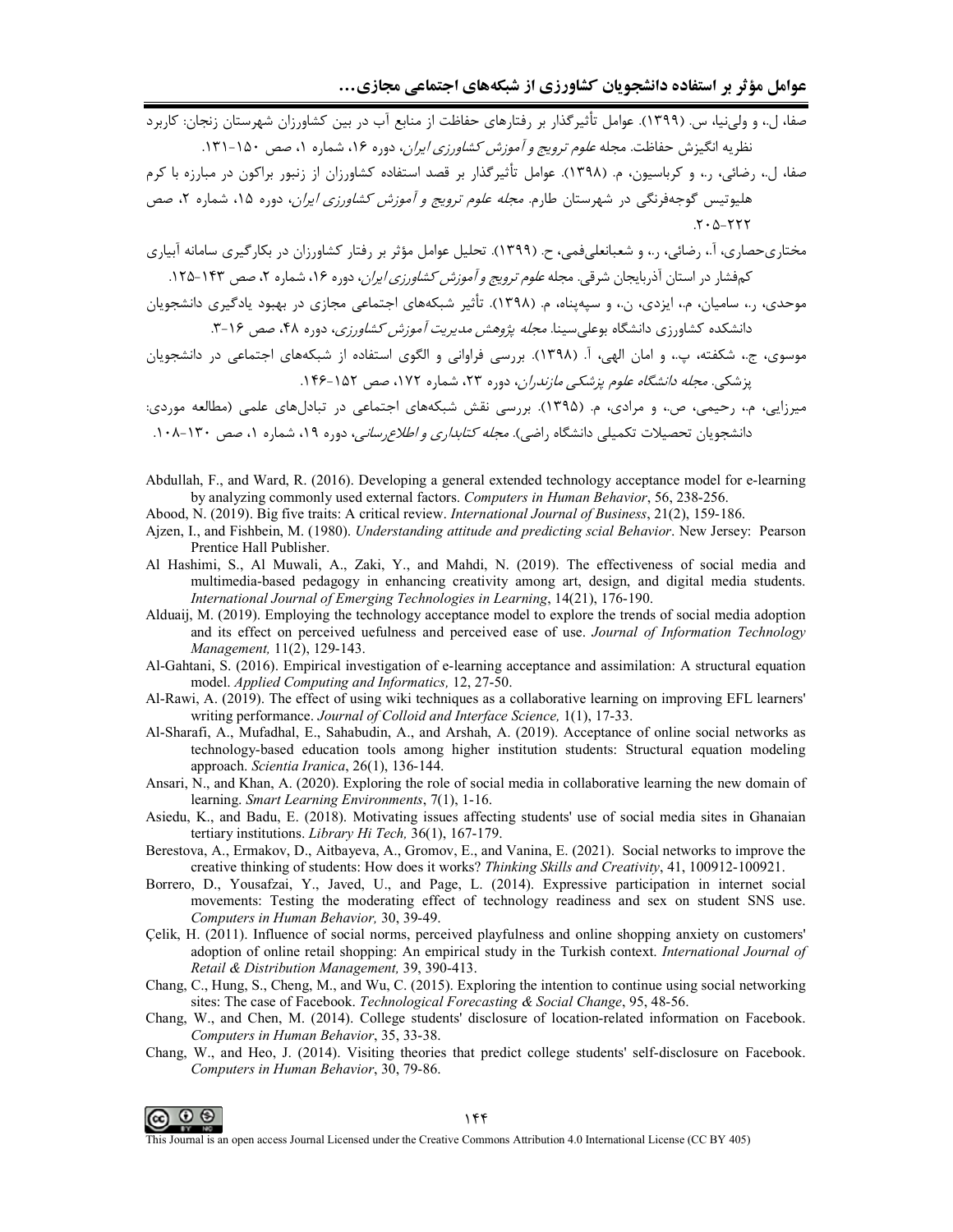- Chen, I. (2017). Computer self- efficacy, learning performance, and the mediating role of learning engagement. *Computers in Human Behavior*, 72, 362-370.
- Cheung, K., Chiu, Y., and Lee, O. (2011). Online social networks: Why do students use Facebook? *Computers in Human Behavior*, 27(4), 1337-1343.
- Davis, F. (1986). A technology acceptance model for empirically testing new end- user information systems: Theory and results. Ph.D. Dissertation. Massachusetts Institute of Technology, United States.
- Davis, F. (1989). Perceived usefulness, perceived ease of use, and user acceptance of information technology. *MIS Quarterly*, 13(3), 319-340.
- Davis, F., Bagozzi, R., and Warshaw, P. (1992). Extrinsic and intrinsic motivation to use computers in the workplace. *Journal of Applied Social Psychology*, 22, 1111-1132.
- Davis, F., Bagozzi, R., and Warshaw, R. (1989). User acceptance of computer technology: A comparison of two theoretical models. *Management Science*, 35(8), 982-1003.
- Devi, K. S., Gouthami, E., and Lakshmi, V. V. (2019). Role of social media in teaching- learning process. *Journal of Emerging Technologies and Innovative Research*, 6(1), 96-103.
- Dixit, R., and Prakash, G. (2018). Intentions to use social networking sites (SNS) using technology acceptance model (TAM): An empirical study. *Paradigm*, 22(1) 65-79.
- Doleck, T., Bazelais, P., and Lemay, J. (2017). Examining the antecedents of social networking sites use among CEGEP students. *Education and Information Technologies*, 22(5), 2103-2123.
- Dumpit, D., and Fernandez, C. (2017). Analysis of the use of social media in higher education institutions using the technology acceptance model. *International Journal of Educational Technology in Higher Education*, 14(5), 1-16.
- Gharrah, A., and Aljaafreh, A. (2021). Why students use social networks for education: Extension of UTAUT2. *Journal of Technology and Science Education*, 11(1), 53-66.
- Giannikas, C. (2020). Facebook in tertiary education: The impact of social media in e-learning. *Journal of University Teaching and Learning Practice*, 17(1), 1-15.
- Greenhow, C., and Chapman, A. (2020). Social distancing meet social media: Digital tools for connecting students, teachers, and citizens in an emergency. *Information and Learning Sciences*, 21(5/6), 341-352.
- Ha, L., Joa, Y., Gabay, I., and Kim, K. (2018). Does college students' social media use affect school e-mail avoidance and campus involvement? *Internet Research*, 28(1), 213-231.
- Hair, J., Black, W., Babin, B., and Anderson, R. (2010). *Multivariate data analysis*. London: Pearson Education.
- Hasan, R., Lukitasari, M., Utami, S., and Anizar, A. (2019). The activeness, critical, and creative thinking skills of students in the lesson study-based inquiry and cooperative learning. *Journal Pendidikan Biologi Indonesia,* 5(1), 77-84.
- Hwang, Y. (2016). Understanding social influence theory and personal goals in e-learning. *Information Development*, 32(3), 1-12.
- Ifinedo, P. (2016). Applying uses and gratifications theory and social influence processes to understand students' pervasive adoption of social networking sites: Perspectives from the Americas. *International Journal of Information Management*, 36(2), 192-206.
- Issa, T., Alqahtani, S., Al-Oqily, I., Goktalay, S., Kose, U., Issa, T., Salih, B., and Almufaraj, W. (2021). Use of social networking in the Middle East: Student perspectives in higher education. *Heliyon*, 7, e06676.
- Kasperski, R., and Blau, I. (2020). Social capital in high-schools: Teacher-student relationships within an online social network and their association with in-class interactions and learning. *Interactive Learning Environments*, 22, 1-18.
- Khoynaroud, A. A., Akbarzadeh, A., Ghojazadeh, M., and Ghaffarifar, S. (2020). Integrative application of an educational wiki and Flipped classrooms: Student learning outcomes and impacts on doing academic group-works. *BMC Medical Education*, 20, 293-303.
- Lin, K. Y., and Lu, H. P. (2011). Why people use social networking sites: An empirical study integrating network externalities and motivation theory. *Computer Human Behavior*, 27, 1152-1161.
- Luo, M. M., and Chea, S. (2020). Wiki use for knowledge integration and learning: A three tier conceptualization. *Computers & Education*, 154, 103920.
- Mahmodi, M., Masoomifard, M., and Mohammadi, M. (2020). Factors affecting the instructional application of virtual social networks in higher education. *Interdisciplinary Journal of Virtual Learning in Medical Sciences*, 11(3), 180-190.
- Masrom, M., Busalim, A., Abuhassna, H., and Mahmood, N. (2021). Understanding students' behavior in online social networks: A systematic literature review. *International Journal of Educational Technology in Higher Education*, 18, 1-27.
- Moghavvemi, S., Paramanathan, T., Rahin, M., and Sharabati, M. (2017). Student's perceptions towards using elearning via Facebook. *Behaviour and Information Technology*, 36(10), 1081-1100.

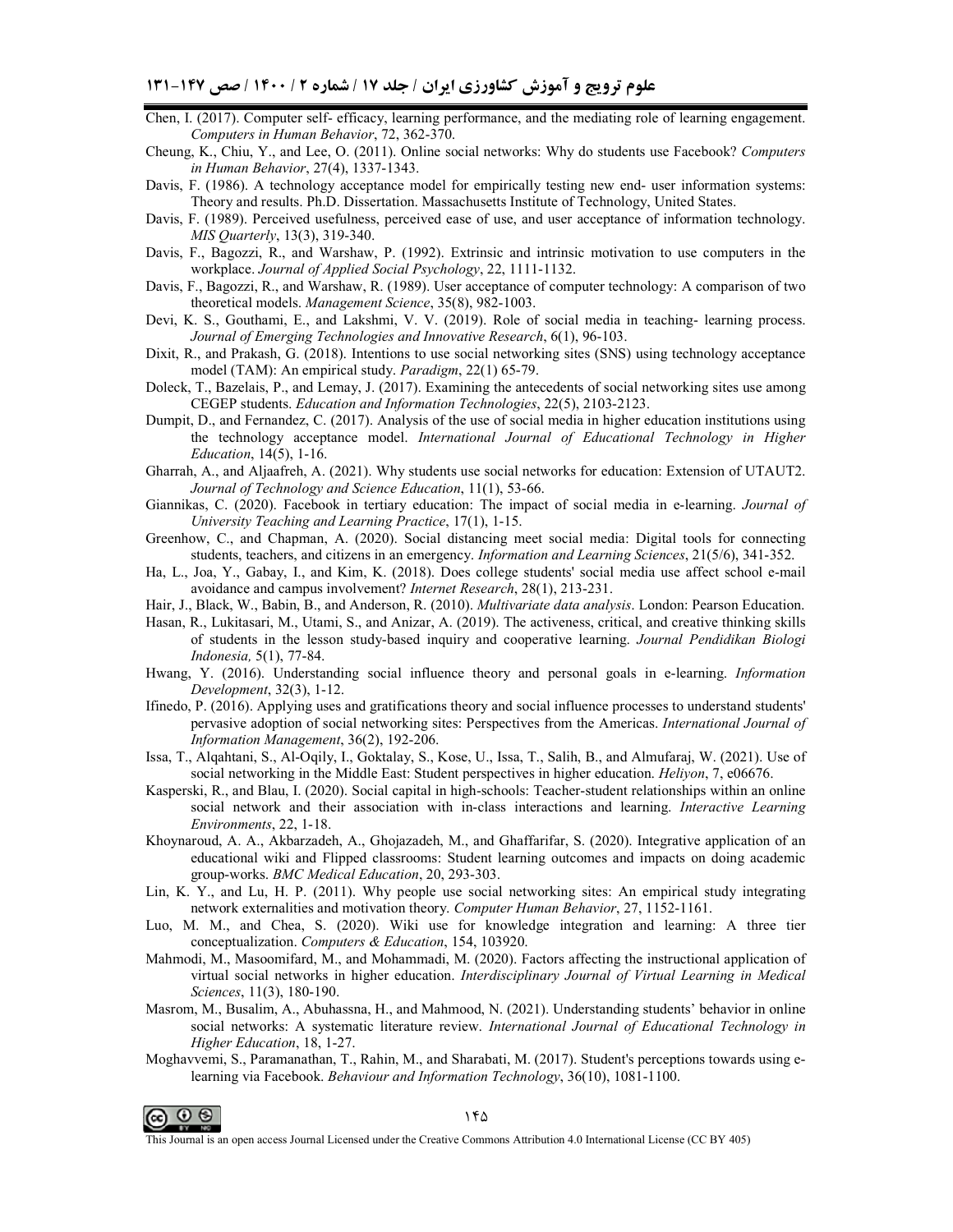- Moon, J., and Kim, Y. (2001). Extending the TAM for a world-wide-web context. Information & Management, 38, 217-230.
- Nawi, C., Al Mamun, A., Nasir, M., Shokery, B., Raston, A., and Fazal, A. (2017). Acceptance and usage of social media as a platform among student entrepreneurs. Journal of Small Business and Enterprise Development, 24(2), 375-393.
- Nguyen, P., Do, Y., and Wu, W. (2021). Technology acceptance model and factors affecting acceptance of social media: An empirical study in Vietnam. Journal of Asian Finance, Economics and Business, 8(6), 1091-1099.
- Olatove, R. (2009). Influence of computer anxiety and knowledge of computer utilization of senior secondary school students. Electronic Journal of Research in Educational Psychology, 7(9), 79-87.
- Oribhabor, B. (2020). Investigating the influence of computer anxiety on the academic performance of junior secondary school students in computer studies in Nigeria. International Journal of Computing Sciences Research, 4(4), 370-382.
- Pulgar, J. (2021). Classroom creativity and students' social networks: Theoretical and practical implications. Thinking Skills and Creativity, 42, 100942.
- Qiao, X., and Zhu, Y. (2011). A review of theory and research based on uses and gratifications in HCI. Paper presented at the advances in computer science, environment, ecoinformatics, and education. August 21-22, Wuhan, China.
- Rahiminia, H., Soori, H., Jafari, M., and Khodakarim, S. (2021). The prevalence of addiction to social network among students in Iran and its factors related: A study conducted in 2020. Clinical Practice and Epidemiology in Mental Health, 17(1), 170-176.
- Schlebusch, C. (2018). Computer anxiety, computer self-efficacy and attitudes towards the internet of first year students at a South African University of Technology. Africa Education Review, 15(3), 72-90.
- Sin, J., and Kim, S. (2013). International students' everyday life information seeking: The informational value of social networking sites. Library and Information Science Research, 35(2), 107-116.
- Skues, L., Williams, B., and Wise, L. (2012). The effects of personality traits, self-esteem, loneliness, and narcissism on Facebook use among students. Computers in Human Behavior, 28(6), 2414-2419.
- Sledgianowski, D., and Kulviwat, S. (2009). Using social network sites: The effects of playfulness, critical mass, and trust in a hedonic context. The Journal of Computer Information Systems, 49(4), 74-83.
- Spanò, R., and Ferri, L. (2020). Information systems in healthcare: Current issues and future trends. UK: Cambridge Scholar Publishing.
- Taghavinezhad, S. Z., Nazari, F., and Bigdeli, Z. (2015). Review of factors effecting social networks acceptance among graduate students at Islamic Azad university of Ahvaz. Indian Journal of Science and *Technology*,  $8(21)$ , 1-9.
- Teo, T., Doleck, T., and Bazelais, P. (2018). The role of attachment in Facebook usage: A study of Canadian college students. Interactive Learning Environments, 26(2), 256-272.
- Venkatesh, V. (2000). Determinants of perceived ease of use: Integrating control, intrinsic motivation, and emotion into the technology acceptance model. *Information Systems Research*, 11(4), 342-365.
- Venkatesh, V., and Bala, H. (2008). Technology acceptance model 3 and a research agenda on interventions. Decision Sciences, 39(2), 273-315.
- Venkatesh, V., and Davis, F. (2000). A theoretical extension of the technology acceptance model: Four longitudinal field studies. Management Science, 46(2), 186-204.
- Weerasinghe, S., and Hindagolla, M. (2018). Technology acceptance model and social network sites (SNS): A selected review of literature. Global Knowledge, Memory and Communication, 67(3), 142-153.
- Yarahmadi, S., Zarei, F., Sadooghiasl, A., and Jeong, S. (2020). The prevalence of internet addiction and its associated factors among Iranian adults. Iranian Rehabilitation Journal, 18(2), 163-70.
- Yazdanparast, A., Joseph, M., and Qureshi, A. (2015). An investigation of Facebook boredom phenomenon among college students. Young Consumers, 16(4), 468-480.
- Yi, M., and Hwang, H. (2003). Predicting the use of web-based information systems: Self- efficacy, enjoyment, learning goal orientation, and the technology acceptance model. International Journal of Human-Computer Studies, 59, 431-449.
- Zaineldeen, S., Hongbo, L., Koffi, A., and Hassan, B. (2020). Technology acceptance model' concepts, contribution, limitation, and adoption in education. Universal Journal of Educational Research, 8(11), 5061-5071.
- Zhang, X., and Prybutok, V. (2005). A consumer perspective of e-service quality. IEEE Transactions on Engineering Management, 52(4), 461-477.
- Zubkova, M., Iu, N., Baranova, L., Pirozhkova, A., and Bubenchikova, A. (2019). Approaches to the future engineers' foreign communicative culture formation. Humanities & Social Sciences Reviews, 7(4), 781-786.